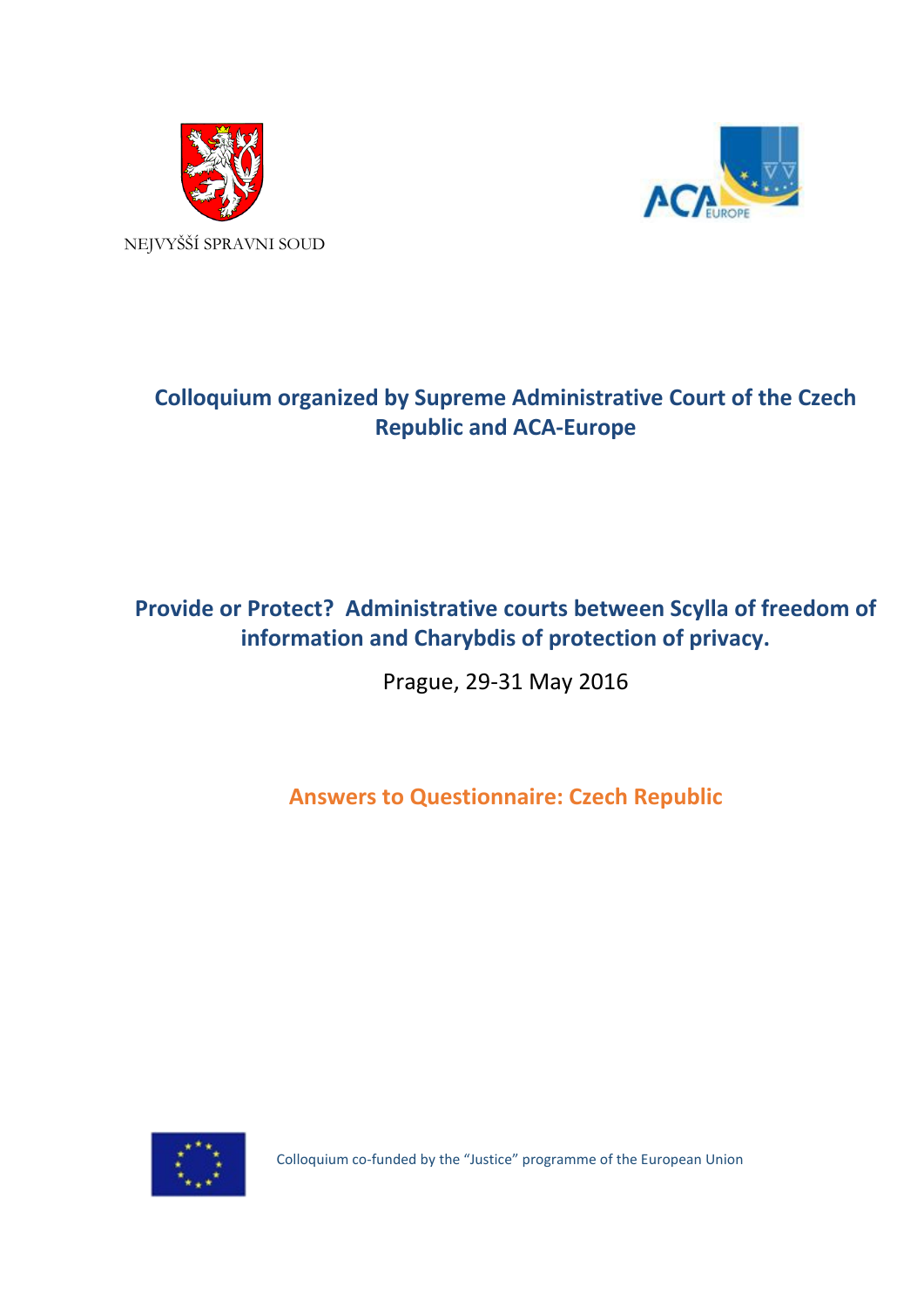## **Provide or Protect? Administrative courts between Scylla of freedom of information and Charybdis of protection of privacy**

(questionnaire)

### Czech Republic

#### **Part I**

1) Is the central administrative supervision over providing information and protection of personal data carried out by one administrative authority or are there specialized authorities for each of these fields or is there an absence of such an authority in any of these areas? Does the applied system cause any application problems?

In the Czech Republic, there is currently no central administrative authority supervising provision of information, thus there is no authority under which both areas would fall. In case of providing information requests are addressed directly to obliged entities (e.g. to financial authority, municipal authority etc., depending on the kind of requested information, or on the kind of its holder). If the applicant is not satisfied with the answer, or was given no answer, they can have recourse to the superior instance of the obliged entity. Naturally, the absence of a central authority implies some systemic deficiencies (see below).

In the field of personal data protection there is an independent body, The Office for Personal Data Protection (hereinafter referred to as "the Office") that meets conditions of the directive 95/46/EC of the European Parliament and of the Council on the protection of individuals with regard to the processing of personal data and on the free movement of such data, and supervises the observance of legal obligations resulting from the data processing (which is, under Czech law, primarily regulated by the Act No. 101/2000 Coll., on Personal Data Protection). As for other roles of the Office, it maintains a register of data processing<sup>[1](#page-1-0)</sup>, treats complaints and suggestions of citizens relating to the violation of the abovementioned act, or it gives advice in the field of personal data protection. When it comes to the practice of the Office, in the past some deficiencies could be traced in its activity, for instance too low fines imposed by the Office, nevertheless, with regard to its new management improvement is expected.

In the light of the described situation some partial problems emerge as the first area does not have any regulatory body and the second although has one but with some flaws in its activity. The main weakness is the absence of one central authority common to both areas which results in a certain lack of cohesion. In fact, there is no public body that would react to the "interaction" between both areas. As a result, possible conflicts, be it inside of both areas or between them, are not solved sooner than before administrative courts when the final "unifying body" is the Supreme Administrative Court (hereinafter referred to as "SAC"). It is a question whether this was a purpose of the legislator. Moreover, cases of personal data protection are often heard before civil law courts as violation of personality rights and not before administrative courts.

<span id="page-1-0"></span><sup>1</sup> Notification of personal data processing recorded into the register contains: identification of controller, purpose of processing, categories of data subjects and personal data relating to these data subjects, sources of personal data, place of personal data processing, receivers, supposed transmission of personal data to other States. See [https://www.uoou.cz/verejny-registr-zpracovani-osobnich-udaju/ds-1513/archiv=0&p1=1511.](https://www.uoou.cz/verejny-registr-zpracovani-osobnich-udaju/ds-1513/archiv=0&p1=1511)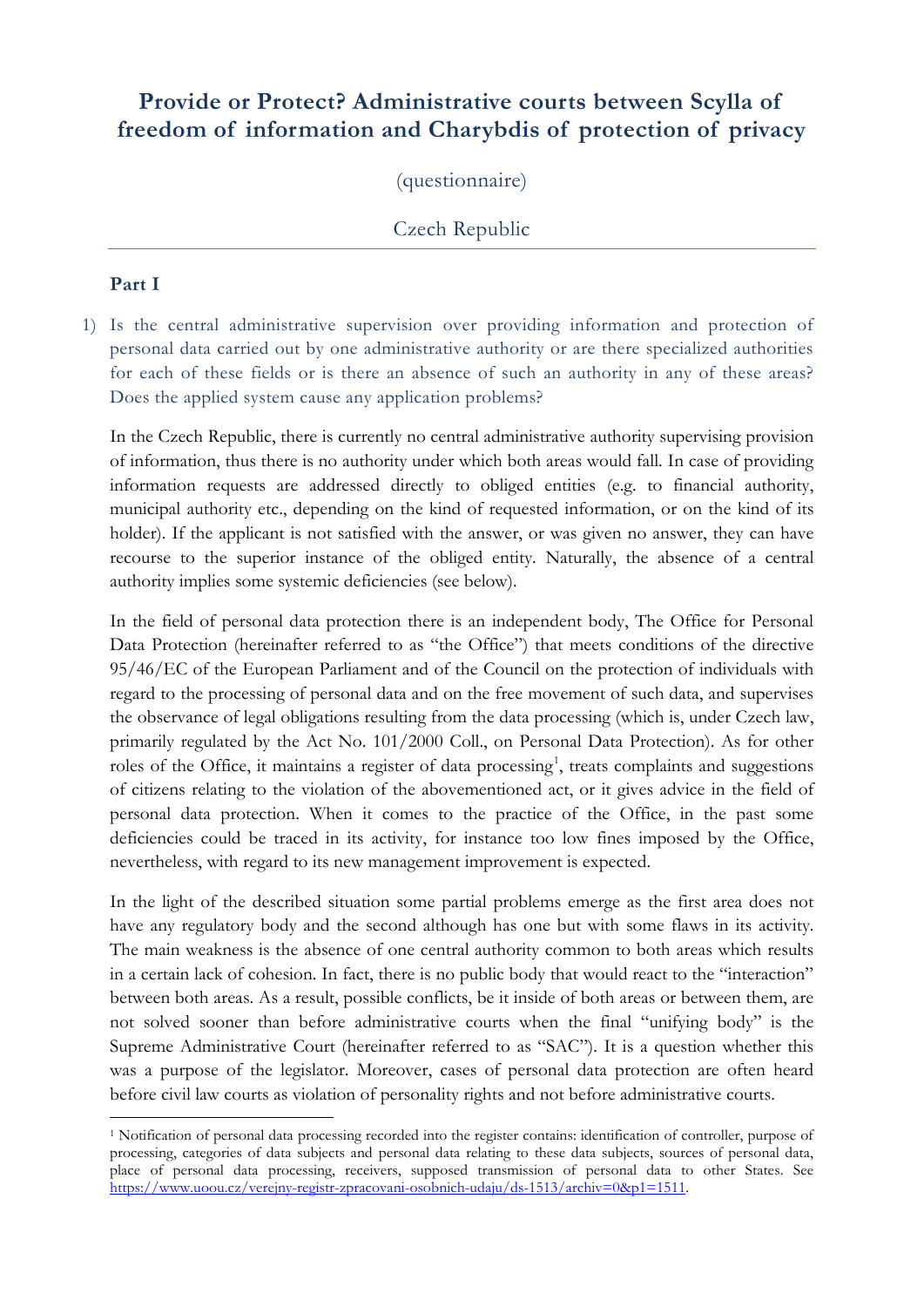2) What types of information are excluded from providing? Is there one mode / regime regarding all exclusions or is there any differentiation – e.g. absolute exclusion and relative exclusion?

**A)** The Act No. 106/1999 Coll., on Free Access to Information, does not cover, as it results from its wording, **requests for opinions, future decisions and/or creation of new pieces of information.**

Pursuant to the case-law of the SAC: obliged entities do not have to provide information on their opinions not yet formed, but they have this duty when it comes to opinions already expressed and materialized [judgment from  $19<sup>th</sup>$  October 2011, No. 1 As  $107/2011$ -70, No. 2493/2012 Court Reports of the SAC (hereinafter only "SAC Reports")].

**B)** In view of particular exclusions from the free access to information, the Act on Free Access to Information as well as the case-law of the SAC stipulate these exclusions:

- providing information being subject to **industrial property rights** and other information **if a special law regulates their disclosure** [§ 2(3) of the Act on Free Access to Information]
- information designated as **classified** under special laws<sup>[2](#page-2-0)</sup> where the applicant is not entitled to the access to it  $(\sqrt{7})$
- **background materials for decisions**  § 11(4)(b) of the Act on Free Access to Information excluded also judgments that were not final as they were considered as "*decision-making activity of the court* "; the legislator chose final judgments as the only subtype of these pieces of information that has to be provided (judgment of 29<sup>th</sup> April 2009, No. 8 As  $50/2008$ -75, No. 1880/2009 SAC Reports)<sup>[3](#page-2-1)</sup>
- personal data of the person to whom the obliged entity supplied **public funds except cases** concerning social security, health care, unemployment benefit, state support of construction savings and state support in the renewal of territory  $[\S 8b(2)]$
- **trade secret**<sup>[4](#page-2-2)</sup>, whereas "*providing information related to the use of public funds (supplied* **amount and receiver)** does not represent violation of trade secret"  $[\S 9(2)]$ 
	- o SAC: with regard to § 9 of the Act on Free Access to Information disclosure of *all* the parts of a contract for work – public procurement – including the price paid *from public budgets* cannot be denied (judgment of 9<sup>th</sup> December 2004, No. 7 A 118/2002-37, No. 654/2005 SAC Reports)
- **personal data** it is not possible not to provide decisions addressed to a legal person arguing with the personal data protection pursuant to the Act on Free Access to Information, this kind of protection belongs to natural persons *only* (judgment of  $13<sup>th</sup>$ October 2004, No. 6 A 83/2001-39, No. 651/2005 SAC Reports)
- information about the **financial situation of a person who is not an obliged entity**, obtained on the basis of acts governing taxes, fees, pension or health insurance, or social security shall not be provided by the obliged entity (§ 10)

<span id="page-2-0"></span> <sup>2</sup> Act No. 412/2005 Coll., on Protection of Classified Information and Security Capacity

<span id="page-2-1"></span><sup>&</sup>lt;sup>3</sup> This legal provision has been amended. Now all the judgments, final or not, have to be provided.

<span id="page-2-2"></span><sup>4</sup> See § 504 of the Act No. 89/2012 Coll., Civil Code.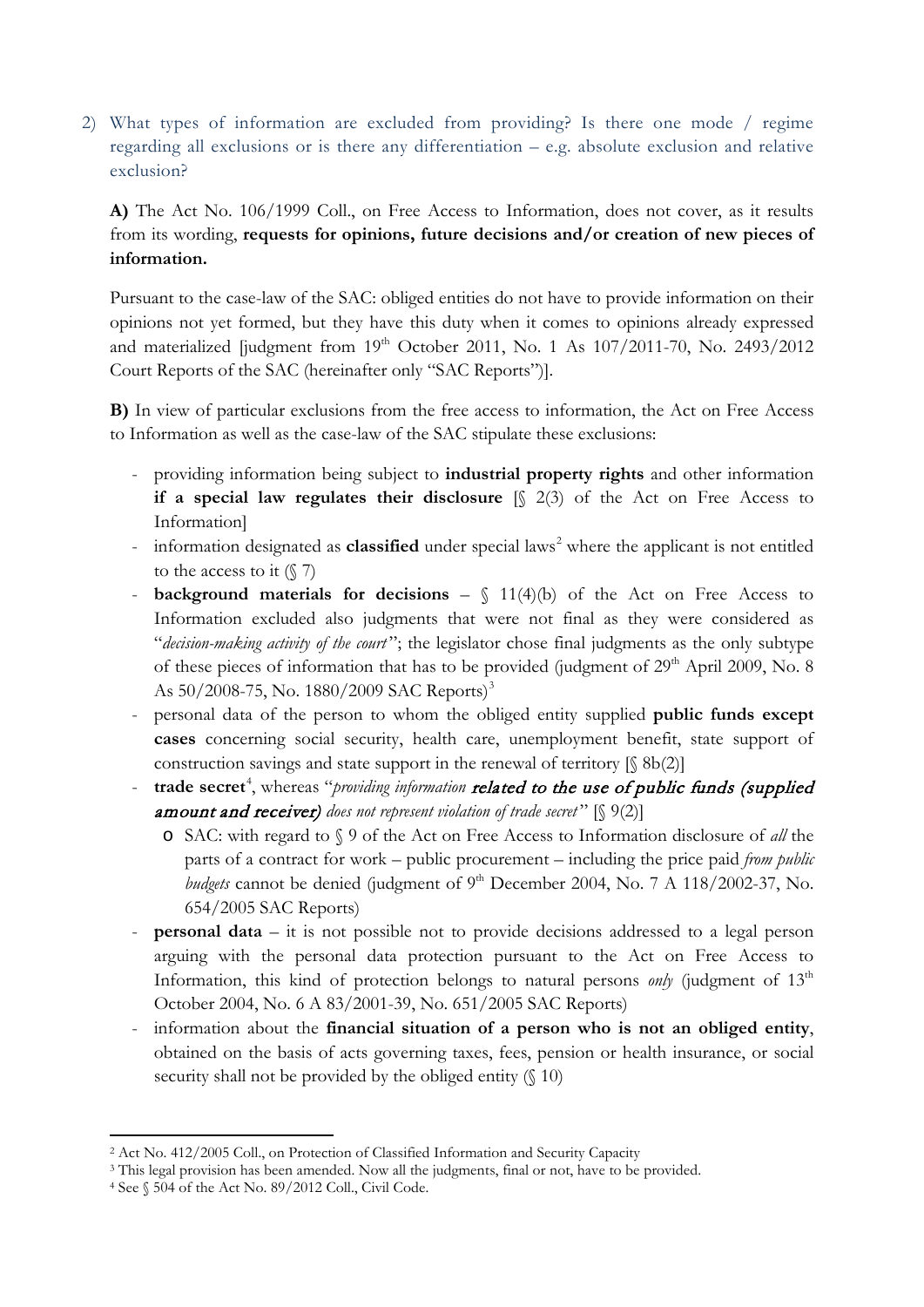- information generated **without use of public funds** that was provided by a person on whom the law does not impose that obligation, **unless the person had approved** the information be provided  $[\S 11(2)(a)]$
- **recipients of public funds** persons to whom a tax or its accessions have been remitted pursuant to § 55a of the Act No. 337/1992 Coll., on Tax Procedure, are recipients of public funds in the sense of § 8b of the Act on Free Access to Information
- information the obliged entity **publishes on the basis of a Special Act** (e. g. Act No. 89/1995 Coll., on National Statistical Service, Act no. 6/1993 Coll., on Czech National Bank) and at regular intervals set in advance, and until the next interval  $[\S 11(2)(b)]$
- by providing the information the **protection of third party rights to an object subject to copyright or related rights would be breached**  $[\S 11(2)(c)]$
- information concerning the **stability of the financial system** [§ 11(2)(d)]
- information the obliged entity has obtained from a third person **in fulfilling its tasks in control, oversight, supervision, or similar activities undertaken on the basis of a**  special legal regulation<sup>[5](#page-3-0)</sup>, according to which the information is subject to confidentiality or another process protecting it from publication or abuse. The obliged entity shall only provide information that arose from its activity in performing these tasks  $\lbrack \S \ 11(3) \rbrack$
- information about **criminal proceedings** that are in process  $[\S 11(4)(a)]$
- **service of a sentence**  information about service of a sentence does not *automatically* fall within the exemption according to  $\int 11(4)(a)$  of the Act on Free Access to Information, because service of a term of imprisonment does not come under the term "*criminal procedure*" in a narrow sense (judgment of the SAC from 16<sup>th</sup> March 2010, No. 1 As 97/2009-119, No. 2166/2011 SAC Reports).
- information about **decision-making of courts**, except for final judgments [§ 11(4)(b)]
- information about performance of the tasks of **intelligence services** (e. g. information about intelligence services of foreign authority concerning organized crime and terrorism etc.  $^{6}$  $^{6}$  $^{6}$ )[§ 11(4)(c)]
- information about preparation, course, and discussions about the **outcomes of checks by bodies of the Auditor General's Office** [§ 11(4)(d)]
- information about activities of the Ministry of Finance pursuant to Act No. 253/2008 Coll., **on Certain Measures against Money-laundering and Financing Terrorism**, or pursuant to Act No. 69/2006 Coll., **on Implementation of International Sanctions**  $\lceil \binom{3}{1}(4)(e) \rceil$
- information about data kept in evidence of incidents (pursuant to the Act No. 181/2014 Coll., **on Cyber Safety**) from which it would be possible to **identify a body or a person that announced a cyber attack**, or whose providing would jeopardize the efficiency of a reactive or protective measure pursuant to the Act on Cyber Safety  $[\S 11(4)(f)]$
- **session of the community board** non-public nature of the session of the community board does not imply the exclusion of the right to access a record from that session under the Act on Free Access to Information (judgment of the SAC from  $25<sup>th</sup>$  August 2005, No. 6 As 40/2004-62, No. 711/2005 SAC Reports).
- **session of the community/regional council request for records from sessions of the** community council filed according to the Act on Free Access to Information cannot be

<span id="page-3-0"></span> <sup>5</sup> Act No. 552/1991 Coll., on State Controlling, Act No. 15/1998 Coll., on Commission for Securities, Act No. 64/1986 Coll., on Czech Trade Inspection and Act No. 133/1985 Coll., on Fire Protection.

<span id="page-3-1"></span><sup>6</sup> cf. § 5 of the Act No. 153/1994 Coll., o Intelligence Services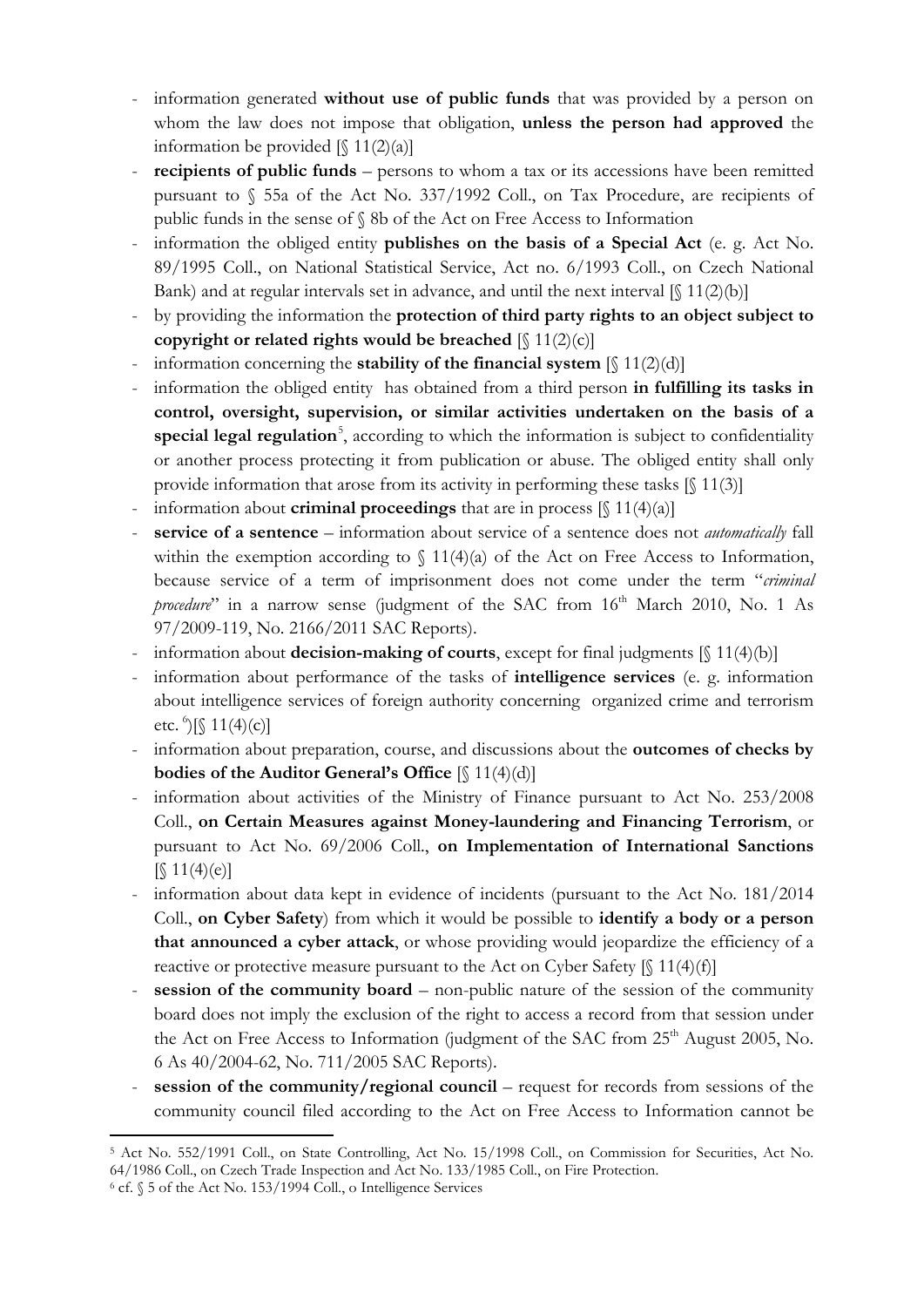rejected because of the fact these records are regularly published; the exemption of § 11(2)(b) of the Act on Free Access to Information cannot be applied (judgment of the SAC from 27<sup>th</sup> June 2007, No. 6 As 79/2006-58, No. 1342/2007 SAC Reports).

**C)** The Act on Free Access to Information also provides for **restrictions of the scope** of the information provided by the obliged entity. These situations are as follows:

- the information pertains **solely to the internal guidelines and personnel regulations** of the obliged entity,
- it is **new information** which arose in the preparation of a decision of the obliged entity, unless the law stipulates otherwise; this **only applies until the preparation is concluded by a decision**, or
- it is **information** provided by the North Atlantic Treaty Organization or European Union **that is in the interest of the state security, public safety or protection of rights of the third persons protected by** the aforesaid originators by the **designation** "*NATO UNCLASSIFIED*" or "*LIMITE*" and in the Czech Republic the designation is accepted on grounds of performing duties arising for the Czech Republic from its membership in NATO or European Union, **as long as the originator did not approve it be provided**.

By the abovementioned list of exemptions pursuant to the Act on Free Access to Information it is to be mentioned that this regulation must be understood as *lex generali* (see § 11(4) of the cited Act: "*the provisions of special laws on providing with information in the said areas shall not be prejudiced*."

In the context of criminal proceedings the Act on Free Access to Information adds a substantial condition for non-providing information namely that by providing the information *"the rights of third persons or ability of the law enforcement and judicial authorities to prevent, search or detect criminality, prosecute crimes or safeguard security of the Czech republic would be jeopardized*".

As a general rule it may be laid down that the right to deny providing information **persists only for duration of the grounds for its denial**.

3) Are there any types of subjects governed by private law that have duty to provide information? If the answer is positive what are these subjects and what kind of information are they related to?

The provision of § 2 of the Act on Free Access to Information defines "*obliged entities*" either as state authorities, territorial self-governing units and their bodies, and public institutions [§2**(1)**] or as "*those entities to which the* law has entrusted decision-making about the rights, legally protected interests, or obligations of natural persons or legal entities in public administration, solely within the scope of this decision-making activity"  $[\$2(2)]$ .

Amongst obliged entities can be therefore put some "*public institutions* " which were found as **subjects of private law** and also **private subjects** that were entrusted with the powers according to the §2(2) of the Act on Free Access to Information. Specific examples of such obliged entities of private-law nature can be found **in case-law**:

- **General Health Insurance Agency** is obliged entity according to the § 2 of the Act on Free Access to Information that has duty to provide information regarding payments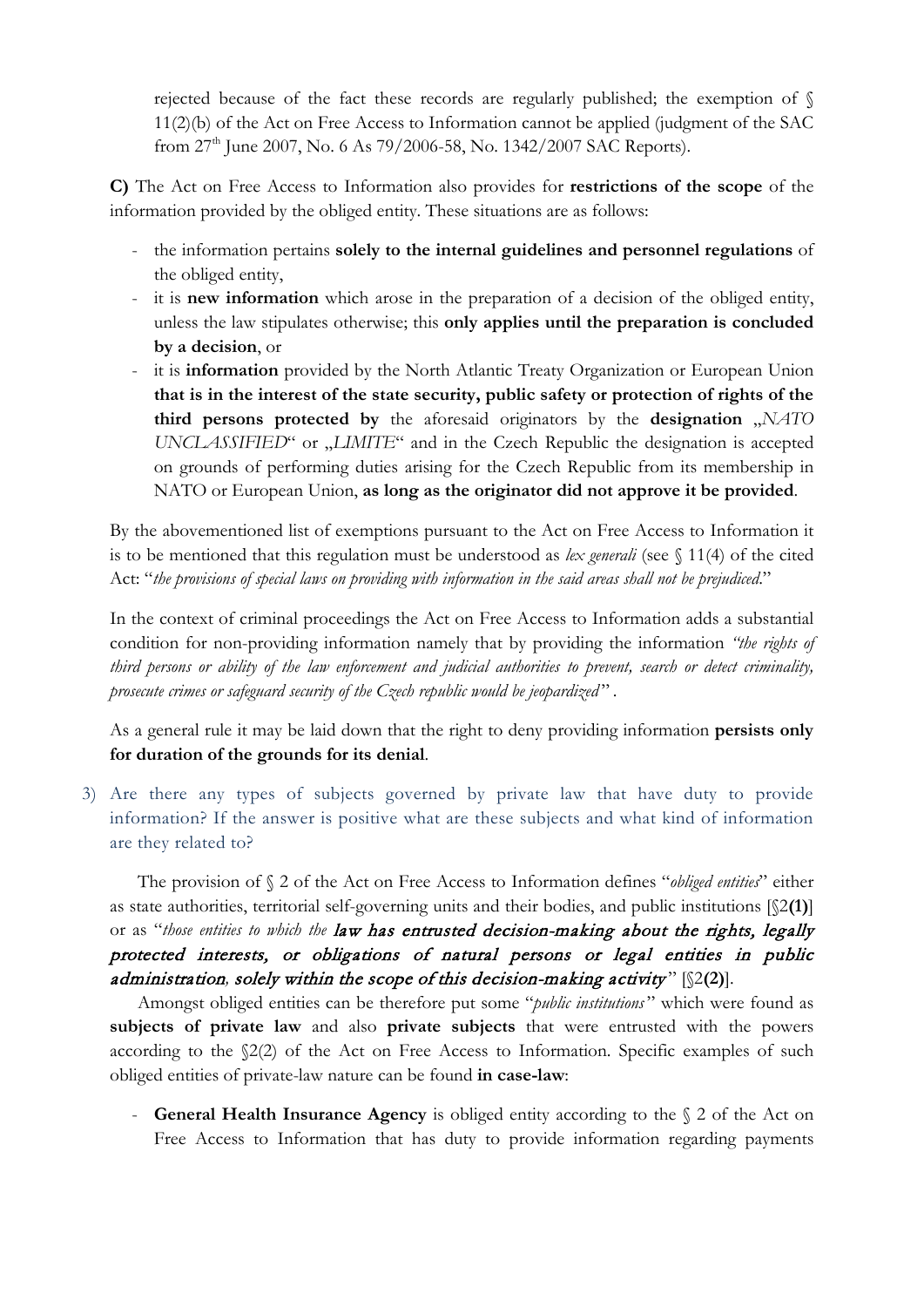provided to individual contractual health facilities (judgment of  $16<sup>th</sup>$  May 2007, No. 3 Ads 33/2006-57, No. 1272/2007 of the SAC Reports).

#### - **Public limited company:**

- o **Football club FC Hradec Králové, PLC**, which has been found by the selfgovernment community that at the same time *established its bodies* as the only shareholder and *carries out supervision* over its activities, is public institution obliged to provide information according to the  $\S$  2(1) of the Act on Free Access to Information in wording before the amendment No. 61/2006 Coll. (judgment of  $29<sup>th</sup>$  May 2008, No. 8 As 57/2006-67, No. 1688/2008 of the SAC Reports).
- o **ČEZ, PLC** (public limited company that has major share at Czech market with energies; its main activities consist in production and sale of electricity and heat) is public institution obliged to provide information related to its competency (judgment of 6<sup>th</sup> October 2009, No. 2 Ans 4/2009-93, No. 1972/2010 of the SAC Reports).
- o **The Prague Public Transit Company, PLC** is obliged entity according to the Act on Free Access to Information since it *fulfils attributes of public institution as were set in the judgment of the Constitutional Court* of  $24<sup>th</sup>$  January 2007, No. I. US 260/06, in case of national enterprise Prague Airport. Specifically there have been found these (five) conditions:
	- the way of establishment (termination) of an institution (**in the meaning of presence or absence of private law act / action**),
	- character of the promoter (**from the point of view whether promoter of institution itself is state or not**; if so than it is an attribute characteristic of public institution),
	- subject that establishes individual bodies of an institution (**from the point of view whether they are created by the state or not;** if so than it is an attribute characteristic of public institution)
	- **existence or non-existence of the state supervision over activities of an institution** (existence of such supervision is characteristic to public institution)
	- **private or public purpose of an institution** (public purpose is characteristic to public institution)
- **National enterprise –** national enterprise that has been found according to the act No. 77/1997 Coll., on national enterprise, is public institution in the meaning of § 2(1) of the Act on Free Access to Information (judgment of the Constitutional Court of  $24<sup>th</sup>$  January 2007, No. I. ÚS 260/06).
- 4) Are the salaries of employees of the public sector subject to the right to free access to information as well? Does this cause any application problems regarding the personal data protection?

Regarding the salaries of public employees in the context of the right to free access to information and right to protection of private data the extended chamber of the SAC expressed itself in judgment on 22nd October 2014, No. 8 As 55/2012-62, No. 3155/2015 of the SAC Reports):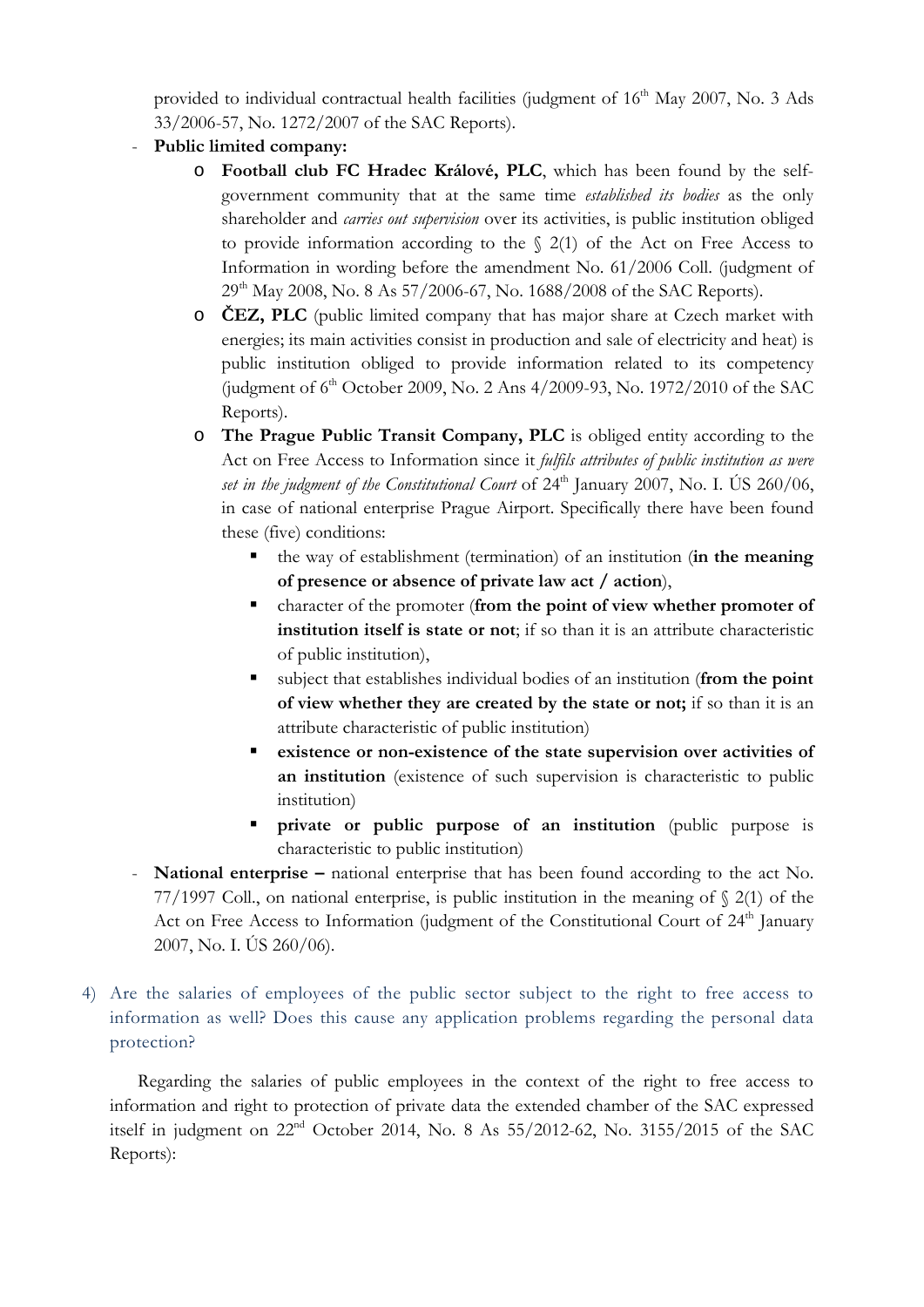Municipal authority dismissed request of the plaintiff because of protection of personal data and privacy. The Plaintiff had requested information regarding the amount of rewards of the director of specific primary and nursery school. Regional Authority upheld the decision. When doing so it took into consideration the conflict of the right to privacy and the right to free access to information from the point of view of *proportionality*. It deduced that Art. 10(3) of the Czech Charter of fundamental rights and basic freedoms (hereinafter referred to as "the Czech Charter"; "*right to be protected from the unauthorized gathering, public revelation, or other misuse of his personal data*") is *lex specialis* in relation to the Art. 17 of the Czech Charter (the right to free access to information in general). It concluded that by granting the information the *negative impact* towards the subject of information and his relationships to persons of kin and subordinate employees would have prevailed. The Regional authority therefore gave preference to the protection of the subject of information. The Plaintiff challenged the decision and the Regional Court quashed it. The defendant (hereinafter referred to as "Complainant") consequently challenged the judgment and filed cassation complaint. The Complainant objected that the Regional Court, contrary to the Complainant, *did not* carry out the proportionality test of the opposing basic rights.

The case was solved by the extended chamber of the SAC since there had been conflict of two lines of the case-law. The first one – previous judgment of the extended chamber of  $1<sup>st</sup>$  June 2010, No. 5 As 64/2008-155, No. 2109/2010 of the SAC Reports – held the view that in relation to the conflict of mentioned rights the test of proportionality had been carried out by the **legislator itself** and it had been resolved (regarding **public fund recipients**) in favor of the **right to free access to information**. As a result of this there is **no space to individual assessment** whether the information should be provided or not. The second line of the case-law was represented by the opinion that the "*test of the rights* " should be carried out in each individual case. The basic criterion of the assessment should be the intensity of public interest to control management of public funds.

Regarding the judgment of the extended chamber No. 8 As 55/2012-62 itself, we would like to stress several thoughts. The first one should be the declaration that "the wording and the systematic of the Act gives no option to carry out individual assessment, when providing information on public funds recipients, *whether and in which extent should prevail the interest to provide information or the right to protection of privacy. The consideration of the interests and basic rights in conflict has been solved* by the legislator itself *while (in general) giving preference to the right to free access to information on public funds recipients, though* the interest to protect privacy of the subjects of information had been taken into account (by the legislator) through exclusion of certain spheres of information from providing *and determination of the* range *of information in cases the*  information are supposed to be provided"<sup>[7](#page-6-0)</sup>.

Towards the § 8b of the Act on Free Access to Information the SAC added that its purpose was primarily to control a public authority through the possibility to obtain information regarding various aspects of its functioning in the area of management of the public funds. The SAC stated that "*the inclusion of employees amongst recipients of public funds, about whom the information must be provided,* 

<span id="page-6-0"></span> <sup>7</sup> Judgement of the Supreme Administrative Court of 22nd October 2014, No. 8 As 55/2012-62, No. 3155/2015 of the SAC Reports, section 52.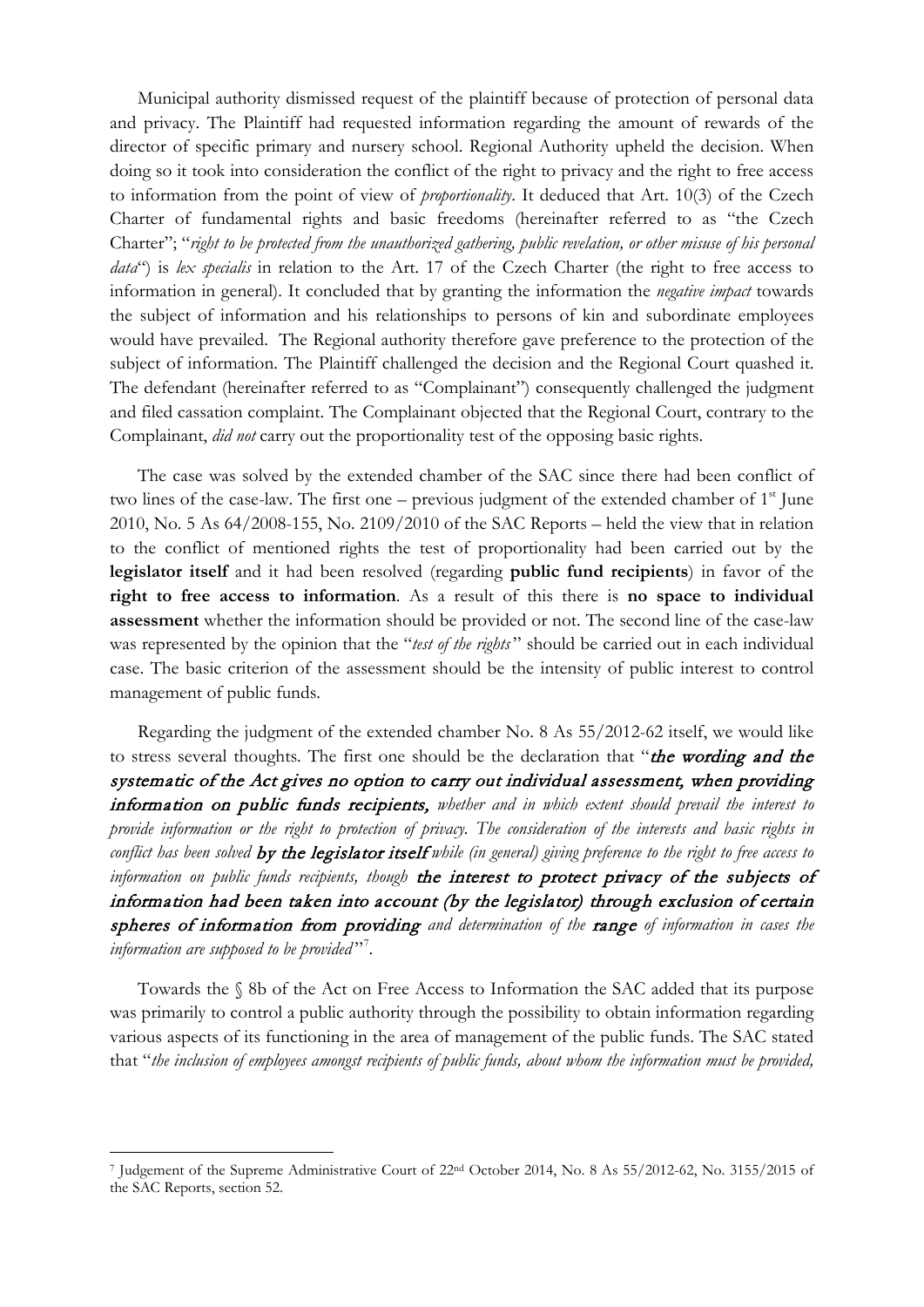*is legitimated by* the intensive public interest to control public authority *and economy and effectiveness of its functionality in the area of employment and rewarding*"[8](#page-7-0) .

The SAC solved as well the question whether the legislator, while considering the conflict of the right to free access to information and the right to protection of privacy, had fulfilled its duty "*to attempt to do some kind of optimization*["9](#page-7-1) . It concluded that § 8b did not suffer from the constitutional deficiency under the condition that **exceptionally** when the public interest on transparency of the management in public sphere was quite marginal in comparison with the interest of the subject of the information, who could be potentially affected by the provision of the information, **the right of an applicant to be provided with information had to "**have stepped *aside*" in favor of the right to protection of privacy (of the subject of information).

Regarding the obliged entities defined by the Act on Free Access to Information, the SAC stated that "*obliged entities according to § 2*(1) [of the Act on Free Access to Information – i.e. state authorities, territorial self-governing units and their bodies, and public institutions] *provide information on salaries of their employees* if these are paid from public funds […] *and as such they are recipients of public funds. The obliged entities according to the* § 2(2) [i.e. entities to which the law has entrusted decision-making about the rights, legally protected interests, or obligations of natural persons or legal entities in public administration, solely within the scope of this decision-making activity] *are obliged to provide information* only *in relation to such of their employees,* who participate in decision-making activities entrusted to the entities by the law *and surely* also only under the condition that the employees are recipients of public funds. *In relation to other employees the entities have no such duty*"<sup>[10](#page-7-2)</sup>.

In general it could be said that the Supreme Administrative Court deduced following conclusions:

- "*Information on salaries of the employees paid from the public funds are (according to the § 8b of the Act on Free Access to Information)* generally provided
- *The obliged entity does not provide information on salary of its employee paid from public funds only*  exceptionally when such person participate on the essence of activities of the obliged entity only indirectly and insignificantly *and at the same time* there are not concrete doubts *in relation to the remuneration of such employee whether the public funds are spend economically.*"[11](#page-7-3)

#### 5) Is the trade secret excluded / protected regarding the free access to information?

The provision of § 9(1) of the Act on Free Access to Information generally states that "*If the requested information constitutes a trade secret, the obliged entity shall not provide it*." The term "*trade secret*" itself is defined in § 504 of the Act 89/2012 Coll., civil code, as follows - "*Trade secret involves competitively significant, identifiable, valuable and in relevant business circles normally unavailable facts related to the enterprise, whose confidentiality is ensured by the owner in his own interest.*"

The Act on Free Access to Information provides for an exemption from this rule stating that "When providing information concerning the use of public funds, providing with **information concerning** 

<span id="page-7-0"></span> <sup>8</sup> Judgement No. 8 As 55/2012-62, section 81.

<span id="page-7-1"></span><sup>9</sup> Judgement No. 8 As 55/2012-62, section 76.

<span id="page-7-2"></span><sup>10</sup> Judgement No. 8 As 55/2012-62, section 105.

<span id="page-7-3"></span><sup>11</sup> Judgement No. 8 As 55/2012-62, section 112 and 113.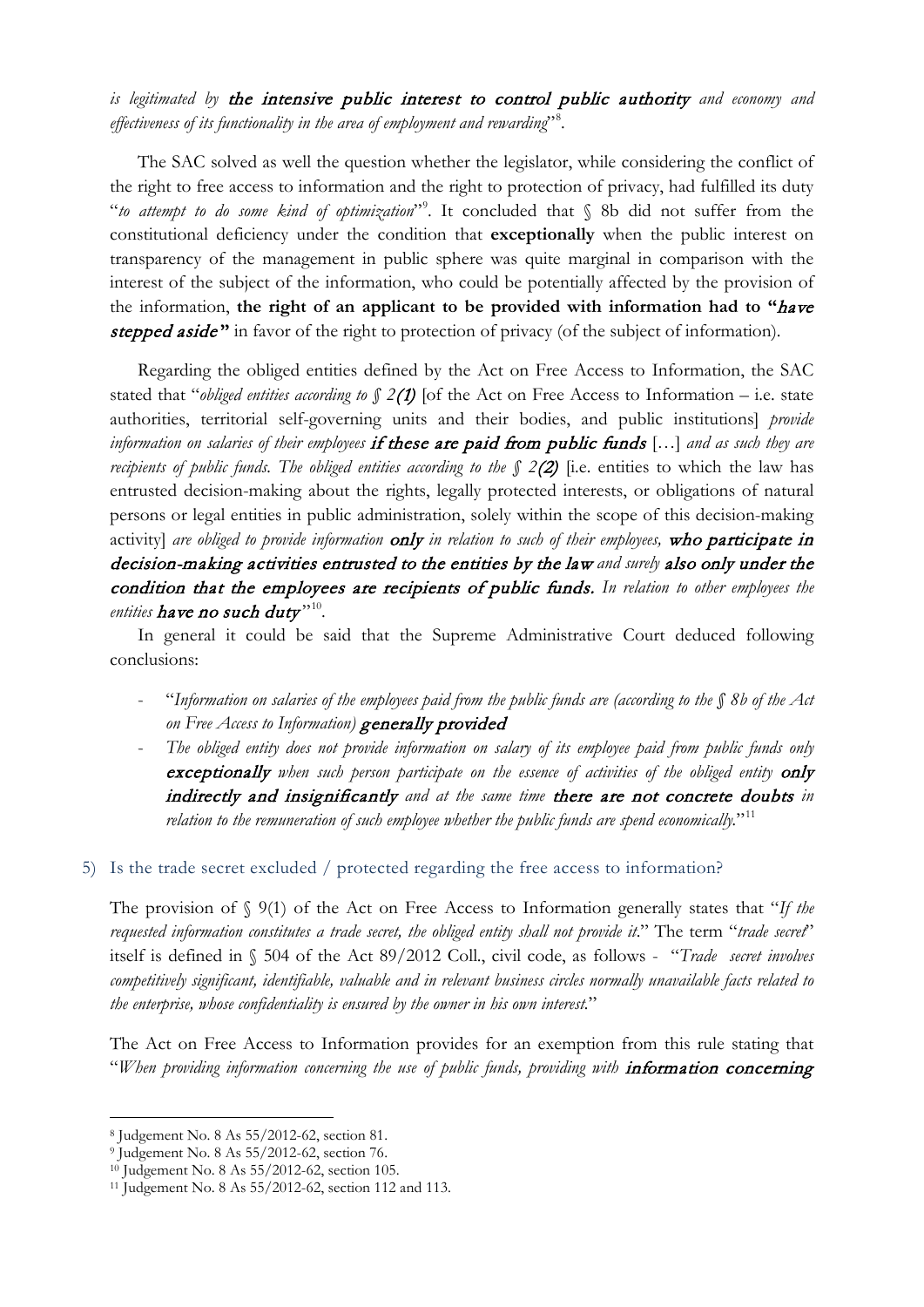## the scope and the recipient of those funds shall not be considered a breach of trade secret".

Despite its legal definition a problem if a certain fact constitutes a trade secret may arise. The Supreme administrative Court gave its standpoint to this issue as well as to the conditions for granting the status of trade secret in a number of its decisions.

In the judgment from  $27<sup>th</sup>$  February, No. 6 A 136/2002-35, no. 768/2006 SAC Reports, the SAC noted that "*if a negative decision of an administrative body on a request for information according to the Act on Free Access to Information is founded on protection of a trade secret, however, the court from the administrative file finds out, that* at the time of deliberation of the administrative body there was nothing in the file indicating that the entrepreneur had labeled the requested information as a trade secret *in the sense of § 17 of the Commercial Code [today § 504 of the Civil Code; for the differences between the wordings of these provisions see below],* then the court annuls such an administrative decision". The court added, that the existence of a trade secret could not be inferred from an implied act of the entrepreneur, because the Act on Free Access to Information in  $\S$  9(1) requires certain information to be **labeled as a trade secret before the delivery of the request for information**<sup>12</sup>. Finally the SAC ruled that even though all data were to be considered trade secret according to the Commercial Code (today § 504 of the Civil Code from 2012), the provision of § 9(2) cannot be omitted, as it states that **it is not possible to reject providing information**  concerning the scope of use of public funds and their recipient<sup>13</sup>.

The question whether data concerning payments provided by the General Health Insurance Agency to the individual health care institutions shall be considered trade secret for the sake of rejecting disclosure of the information referring to § 9 of the Act on Free Access to Information, solved the SAC in the judgment of  $16<sup>th</sup>$  May 2007, No. 3 Ads 33/2006-57, no. 1272/2007 SAC Reports. Here it emphasized again that **simple labeling as a trade secret does not suffice**, but it is necessary to fulfill the legal defining features. The said conclusion the SAC later confirmed also in the judgment of  $27<sup>th</sup>$  March 2008, No. 7 As  $24/2007$ -106.

Returning to the abovementioned amendment of  $\S$  9(1) of the Act on Free Access to Information, as well as to the transformation of the civil law, where the trade secret has been transferred from the Commercial Code to the Civil Code from 2012 and amended, it is to be noted that in both the Act on Free Access to Information and the Civil Code the **explicit requirement of express labeling certain facts (information) as a trade secret by the entrepreneur / their owner has been removed**.

6) Are documents that are subject to intellectual property excluded / protected regarding the free access to information?

At this point it should be mentioned that the Act on Free Access to Information "*does not apply to providing information that is* subject to industrial property rights *and other information, if* its provision is governed by a special act"  $[\S 2(3)$  of the Act on Free Access to Information]. Furthermore, "*the obliged entity shall not provide the information if it would breach the protection of third party* 

<span id="page-8-1"></span><span id="page-8-0"></span><sup>&</sup>lt;sup>12</sup> Judgment of the Supreme Administrative Court of 9<sup>th</sup> December 2004, No. 7 A 118/2002-37, no. 654/2005 SAC Reports <sup>13</sup> ibidem.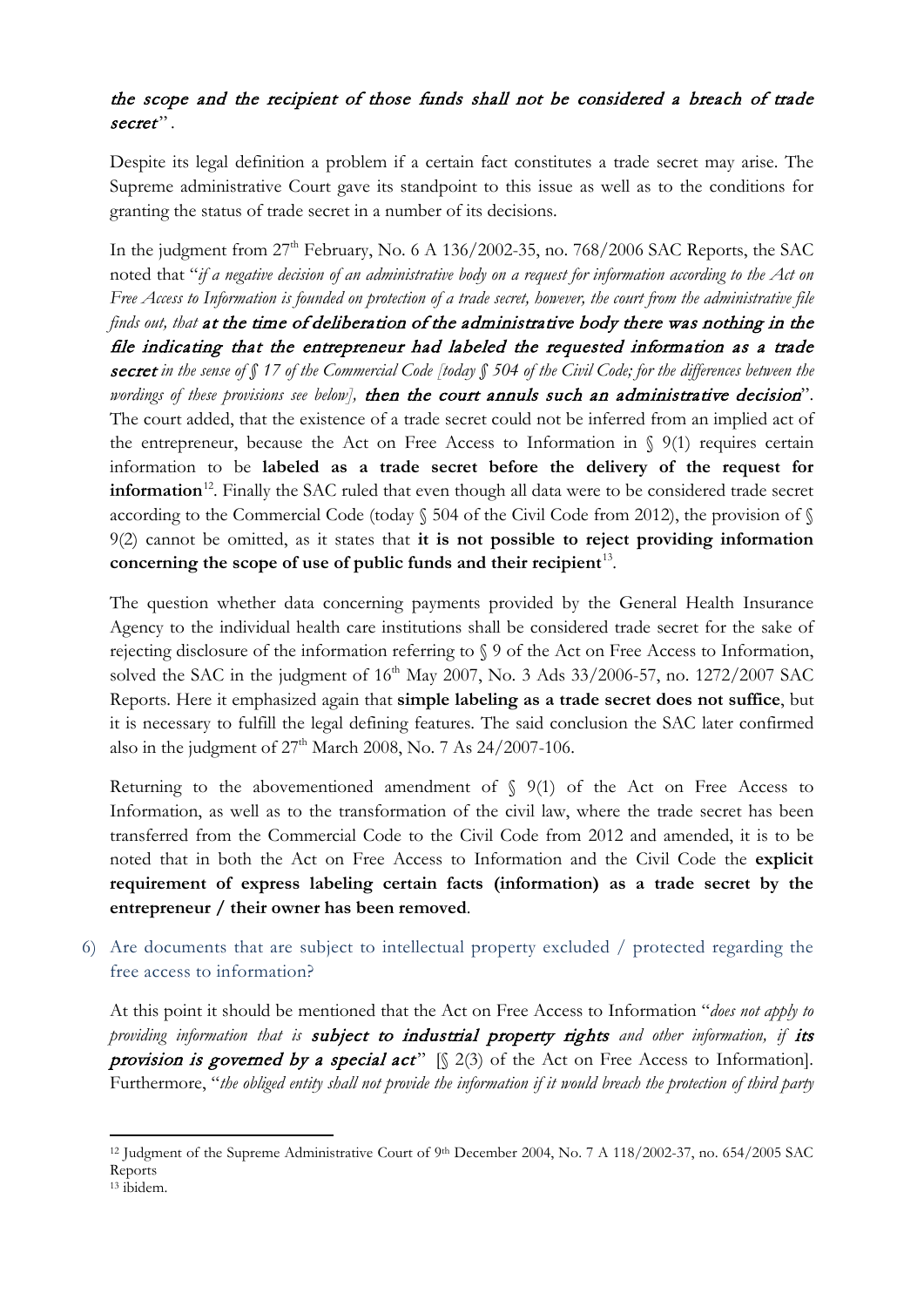### *rights to an object subject to copyright or rights related to copyright" [§ 11(2)(c) of the Act on* Free Access to Information].

In this context we point out to the recent judgment of the Supreme Administrative Court of  $28<sup>th</sup>$ May 2015, No. 1 As 162/2014-63. The complainant had according to the Act on Free Access to Information asked the Czech Office for Standards, Metrology and Testing for the full text of technical standards (ČSN, ČSN EN) in construction. The Office did not provide him with it and argued that the law (act no. 22/1997 Coll., on Technical Requirements on Products and ministerial decree no. 486/2008 Coll.) did not allow an exemption to be granted in a way that the technical standards could be provided free of charge on request for information. According to the SAC, however, these standards too represent information under the Act on Free Access to Information, and the respective law the Office argued with does not exclude application of the cited Act. In addition even the § 196(2) of the Building Act requires these standards to be publicly accessible free of charge, whereas this requirement is apparently not met when the standards are accessible free of charge only in the National Library of Technology in Prague.

The case illustrates that, where in specific cases the Act on Free Access to Information excludes its application (i. a. § 2(3) - information subject to industrial property), it has no exactly imposed limits. This was **in general** adjudicated by the SAC in the judgment from 22<sup>nd</sup> January 2014, No.7 As 61/2013-40, No. 3064/2014 SAC Reports, where the SAC stated that by assessing the relation between the Act on Free Access to Information and another law, which regulates provision of information in a certain aspect of social life, **in every single case the nature of information requested by the applicant should be assessed** with respect to the subject matter of the given special law, its scope and nature, so as to avoid a situation, when the information is not provided to the applicant at all, or on the other hand only a part of it in the scope of the special law is provided; which in both cases would cause unreasonable diminishing of usability of the information for the applicant.

Another provision of the Act on Free Access to Information that touches upon the issue of intellectual property is § 11(5), which reads as follows: "*The obliged entity shall not provide information that is subject to copyright protection or the protection of rights related to copyright*[14](#page-9-0)*, if it is in the possession of:*

*a) Operators of radio and television broadcasting, who are operating this broadcasting on the basis of special legal regulations[15](#page-9-1),*

*b) Schools and educational facilities that constitute a part of the educational system under the School Act[16](#page-9-2) and the Act on Institutions of Higher Education[17,](#page-9-3)*

*c) The Czech Academy of Sciences and other public institutions that are the recipients or co-recipients of support for research and development from public funds, under the Act on Research and Development Support[18](#page-9-4) or*

*d) Cultural institutions disposing of public funds, such as theatres, orchestras and other artistic ensembles with the exception of libraries providing public librarian and information services under the Library Act[19](#page-9-3) and museums and galleries providing standardized public services[20.](#page-9-4)*

<span id="page-9-0"></span> <sup>14</sup> Act No. 121/2000 Coll., on copyright

<span id="page-9-1"></span><sup>15</sup> Act No. 483/1991 Coll., on Czech television

<span id="page-9-2"></span><sup>16</sup> Act No. 561/2004 Coll., School Act

<span id="page-9-3"></span><sup>17</sup> Act No. 111/1998 Coll., on Institutions of Higher Education.

<span id="page-9-4"></span><sup>18</sup> See §2(2)(b) and (c) of the Act No. 130/2002 Coll., on Research and Development Support.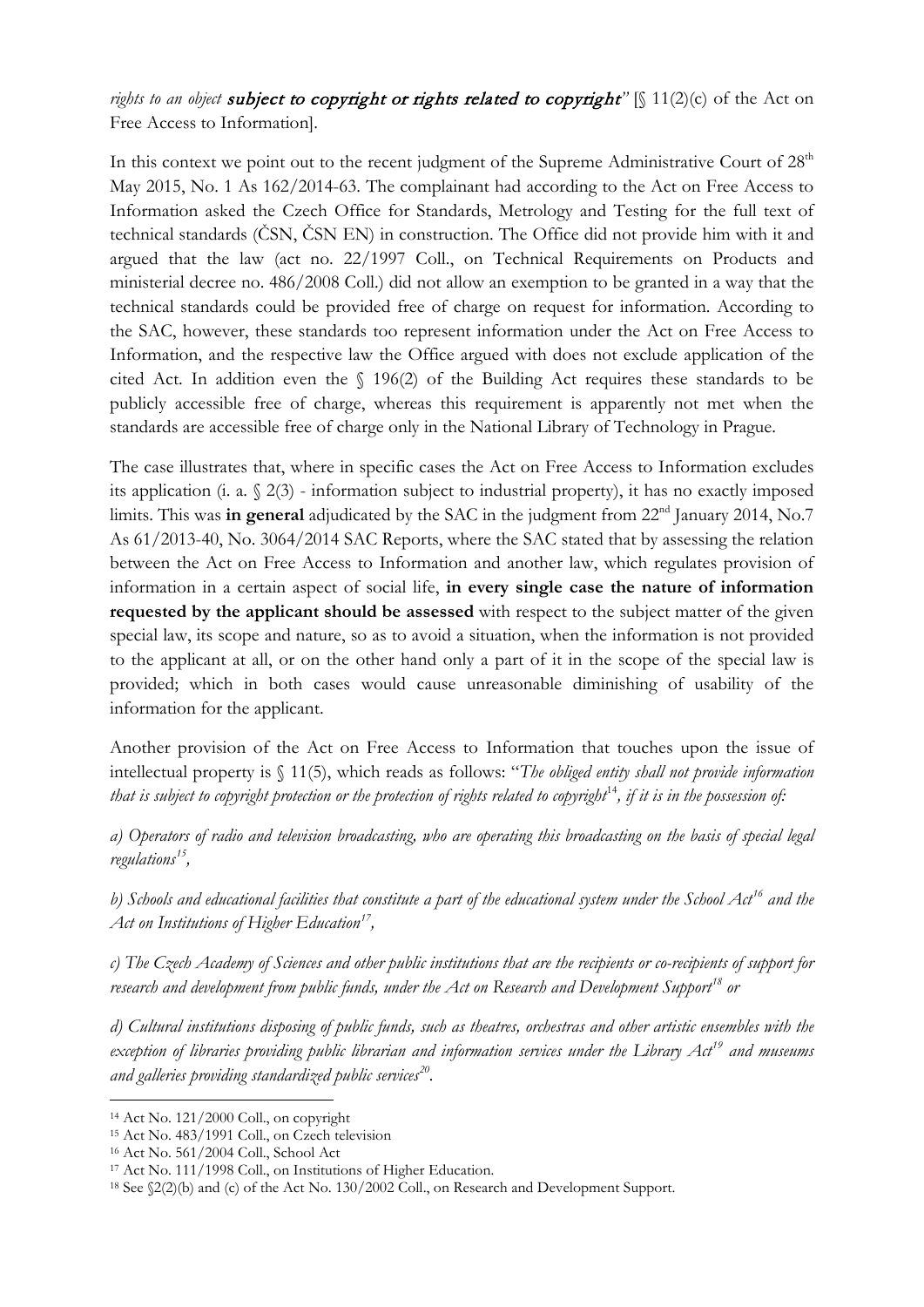### Providing with that information in accordance with special regulations shall not be thereby prejudiced.*"*

7) Does the free access to information cover as well data related to individuals that constitute part of an administrative file or are these data excluded / protected? Does it constitute any problems in some areas of public administration?

As a base for the answer it could be taken § 38 of the Act No. 500/2004 Coll., Administrative Procedure. This provision regulates the inspection of the file. The relation between the right to inspect files under the cited act and the right to information under the Act on Free Access to Information appears to be problematic, as § 2(3) of the latter stipulates that "*the Act does not apply*  to providing information that is subject to industrial property rights and other information, if **its provision is** governed by a special act , *namely the processing of requests, including the particulars of those requests and the way of their submission, time-limits, appellation options, and the way of the provision of the information".*

The SAC addressed the relation of the aforesaid regulations in the judgment of 13<sup>th</sup> August 2008. No. 2 As 38/2007-78, in which the plaintiff demanded information about **contents of the whole file and asked a copy of that file**; this file concerned processing of his complaint on unlawful behavior of the police officer. The SAC emphasized that crucial is answering the question, **whether by means of the Act on Free Access to Information it is possible to inspect an administrative file**. It pointed out the plaintiff had asked "*to be acquainted with the* whole *content of the file concerning the processing of the complaint and had demanded a copy of that file*". The SAC therefore stated that *§ 2(3) of the Act on Free Access to Information is to be applied in such a case when the applicant demands the* complete *administrative file* in their case".

It must be added that the wording of the Act on Free Access to Information effective in the relevant time listed the inspection of files as one of the ways to provide information (deleted by amendment effective as from 23<sup>th</sup> March 2006). Concerning this possibility the SAC noted that "*it would in particular come into account where the information is requested from a file which the applicant does not have a right to inspect (*because this is not a file in his own suit*) in terms of the Administrative Procedure (naturally with respect to protection of personal data etc.)*." Moreover the SAC deduced that its conclusions are confirmed by the aforementioned amendment.

At the same time it is necessary to stress that the regulation in a special law must be comprehensive, otherwise the  $\S 2(3)$  of the Act on Free Access to Information cannot be applied. In the opinion of the SAC § 38 of the Administrative Procedure (inspection of files) fulfills this condition. Notwithstanding the fact that **§ 38** of the Administrative Procedure stands for the **special regulation** to the Act on Free Access to Information [e. g. § 2(3)], the Administrative Procedure **as a whole represents no special regulation** to the Act on Free Access to Information.

8) Are data related to criminal proceedings or administrative delict proceedings or any data of quasi-criminal nature (typically files of secret police departments from the times of antidemocratic past) excluded regarding the right to access information?

 <sup>19</sup> Act No. 257/2001 Coll., Library Act

<sup>&</sup>lt;sup>20</sup> Act No. 122/2000 Coll., on protection of collections of museum character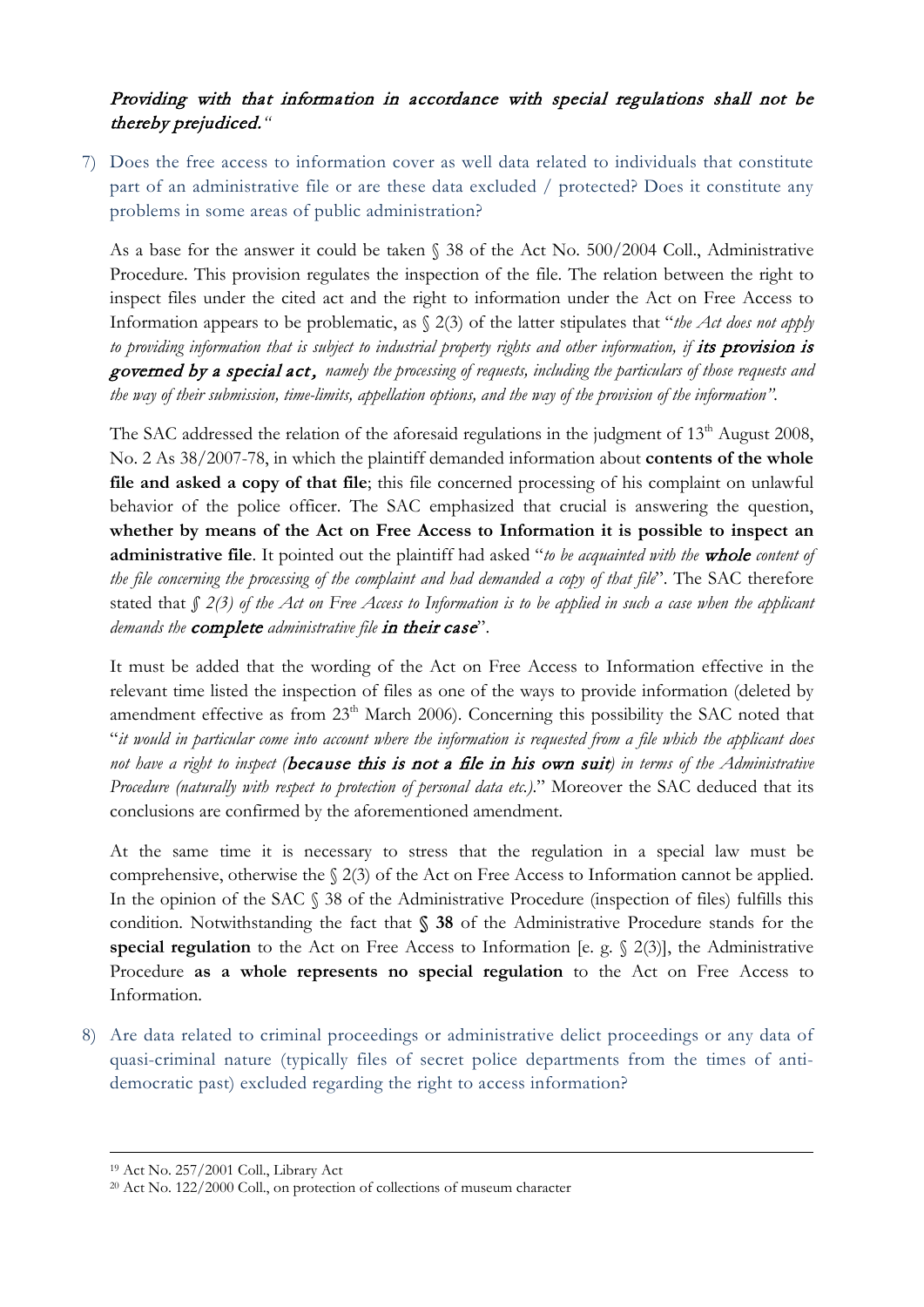Pursuant to § 11(4)(a) of the Act on Free Access to Information "*obliged entities shall not provide information about criminal proceedings that are in process*," and § 11(6): "*The obliged entity shall not provide information about* activities of the law enforcement and judicial authorities including *information from files, and even from* those in which no criminal proceedings has been initiated*, from documents, materials and reports on progress by examining received information resulting from activities of these authorities while protecting safety of persons, property and public peace, prevention of criminality and by performance of duties pursuant to Criminal Procedure,* if *the rights of third persons or ability of the law enforcement and judicial authorities to prevent, search or detect criminality, prosecute crimes or safeguard security of the Czech republic* would be jeopardized*.* Provisions of other laws concerning provision of information shall not be thereby prejudiced.<sup>21,1</sup>

Concerning the limitations stipulated in  $\int 11(4)(a)$  of the Act on Free Access to Information it is worth mentioning the judgment of the SAC from 1<sup>st</sup> December 2010, No. 1 As 44/2010-103, No. 2241/2011 SAC Reports, where the SAC ruled that "*the obliged entities shall not provide the information about ongoing criminal proceedings* only after they assess to what extent the reason for not providing the information is in fact justified by urgent social need*. This usually means the interest of the state that the provided information will not jeopardize clearing up facts important for the criminal proceedings, publicize data that does not directly relate to the criminal activity about persons involved in criminal proceedings, and that the information will not breach the principle that a person against whom a criminal proceeding has been brought shall be considered innocent until his guilt is declared in a court's final judgment of conviction.* The obliged entity shall also take into account protection of rights and freedoms of others."

Finally we can mention the judgment of the Regional Court in Ústí nad Labem from 31<sup>st</sup> August 2006, No. 15 Ca 189/2005-28. The court stated "*the Criminal Procedure* does not contain such a comprehensive regulation considering providing information *so as to be referred to as a special*  law in terms of § 2(3) of the Act on Free Access to Information, which would exclude the possibility to request information according to the Act on Free Access to Information."

In the context of files of secret police departments (in the Czech Republic it was the State security) we remind the Act No. 140/1996 Coll., on Declassifying Files Resulting from the Activity of the Former State Security. The aim of the act is to reveal to the largest possible extent the practice of the communist regime. It enables the persecuted persons to access the documents about their persecution and to disclose data about the executors of such persecution and their activity.

In relation to the abovementioned act the SAC stated that "under the Act on Declassifying Files Resulting from the Activity of the Former State Security *only certain information that may indicate activities of the security forces at a specific time are made accessible to the applicant. The Act on Declassifying Files Resulting from the Activity of the Former State Security therefore, with regard to the general regulation of providing information in the Act on Free Access to Information, represents a special law only* to the extent of providing that information on which it applies*. Hence in case of a request for* 

<span id="page-11-0"></span> <sup>21</sup> Act No. 141/1961 Coll., Criminal Procedure, Act No. 218/2003 Coll., on liability of the juveniles for unlawful acts and on youth justice.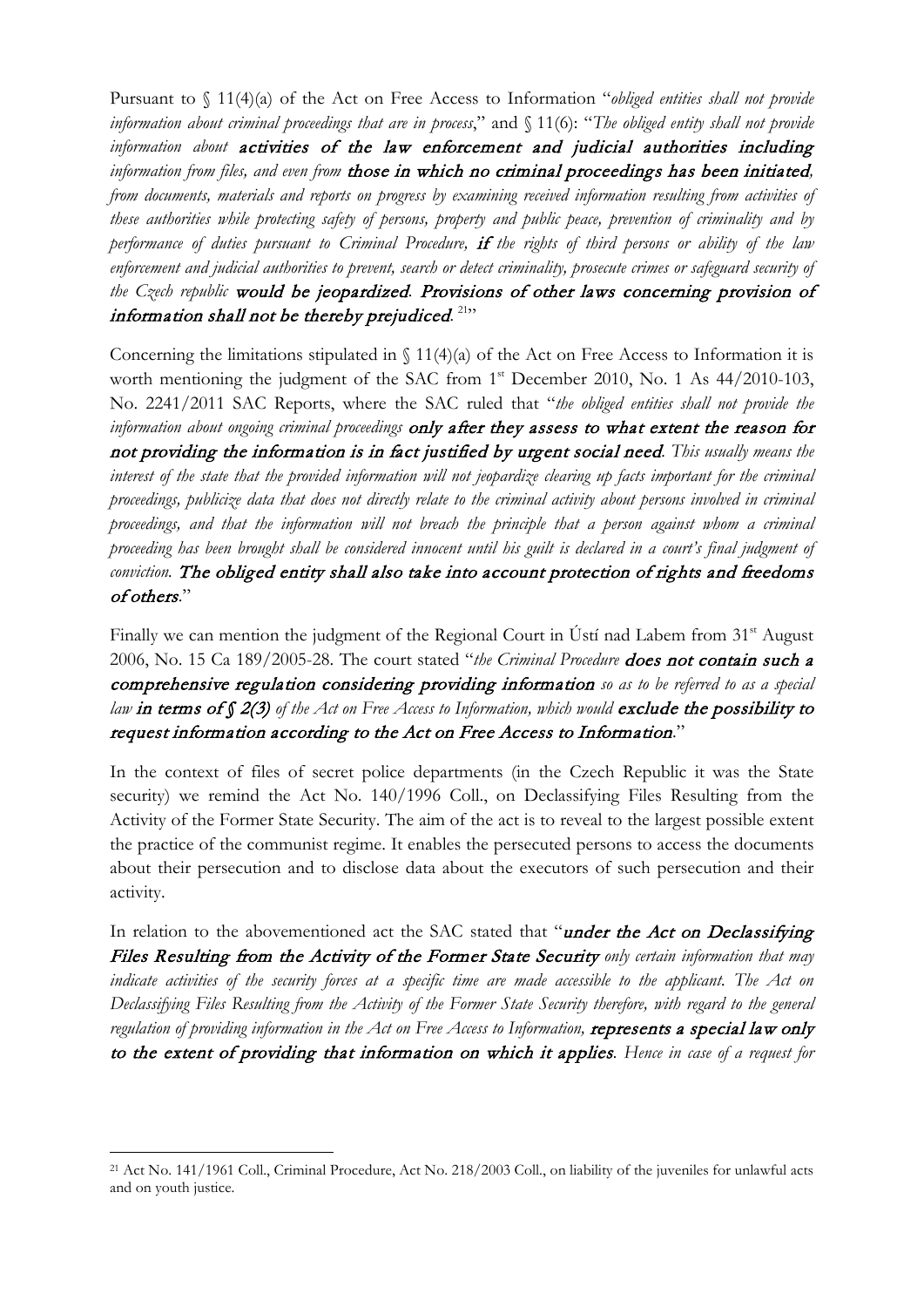any other information about activities of the former State Security *it is possible to proceed* according to the Act on Free Access to Information<sup>[22](#page-12-0)</sup>."

#### **Part II**

- 9) Public access to decisions
	- 9.1. Are there certain types of court decisions that are never disclosed (e.g. classified decisions or any other decisions with restricted access)? If so, describe typical examples and provide statistics (frequency and relevance of cases).

In the Czech Republic all court decisions are declared orally and publicly – at that moment it is usually an abridged version without full justification. Full written version of the decision, including complete justification, is mostly finished after the announcement of the decision within standard period of 30 days. The full version is always delivered to parties of the proceedings.

Provision of the full text of a court decision to public is at discretion of individual courts. The Supreme Administrative Court, the Supreme Court and the Constitutional court publish all their decisions on their websites. On the contrary decisions of the lower instance courts are published by the Ministry of Justice, however it is only selection of case-law of the District courts, the Regional Courts and the High Courts in civil and criminal matters (proposal to publish a decision is made by presiding judge with respect to importance of that decision in relation the decisionmaking process of courts).

The decisions of the administrative chambers of regional courts are published through the website of the Supreme Administrative Court since 1<sup>st</sup> July 2010. Since this date the administrative chambers have decided over 40.000 cases. More than 22.000 of them were published on the SAC's website.

There are no particular categories of the court decisions in the Czech Republic that would be generally (i.e. in advance) excluded from publishing. If any proceeding is connected with classified information then this is carefully protected in the court file. The principle of fair trial is fulfilled through the institute of inspection of a court file while the public nature of the proceedings or rather publication of decisions is restricted in favor of the protection of classified information (the law does not allow using it in justification without any exception for courts).

9.2. If a third person (i.e. not a participant of a proceeding) wants any of your decisions, what is the procedure? On-line access will be discussed below, at this point please focus on other form of access (e.g. is there possibility to request decision through the post service? Is there any charge for it? etc.).

The Supreme Administrative Court publishes all of its decisions on-line. Nevertheless if anyone is looking for other options to obtain SAC's decisions there is possibility to address the SAC through the request according to the Act. No. 106/1999 Coll., on Free Access to Information. Such request could be very informal, sent by mail or e-mail, delivered personally or through a phone call.

<span id="page-12-0"></span><sup>&</sup>lt;sup>22</sup> Judgment of the SAC from 22<sup>nd</sup> January 2014, No. 7 As 61/2013-40, No. 3064/2014 SAC Reports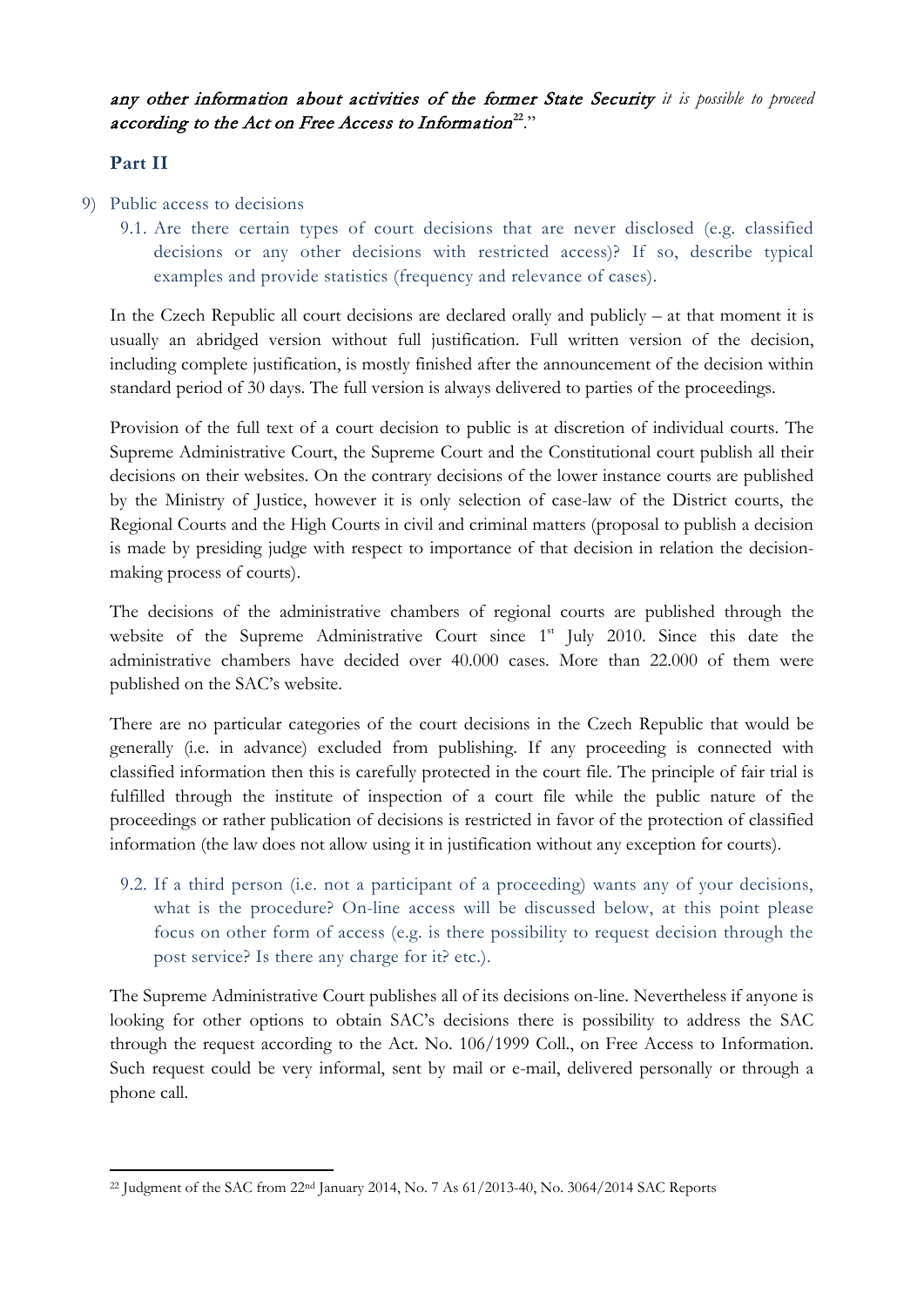A request for provision of information shall be submitted orally or in writing, even through an electronic communication network or service [§ 13(1) of the Act on Free Access to Information].

If a request for provision of information concerns provision of publicized information, the obliged entity may only provide reference to such information. If the request is delivered through electronic communication network or service, the reference to information is sufficient, however if it was delivered by mail and the applicant insisted on direct provision (i.e. information itself) then the information would be provided in form of a paper document.

The Supreme Administrative Court may therefore provide the information (§ 4a of the Act on Free Access to Information):

- a) in electronic or paper version
- b) by providing a copy of the document that includes requested information
- c) by providing a data file that includes requested information
- d) by inspection of a document which includes requested information
- e) through sharing of data via interface of information system or
- f) by providing remote access to the information, which (understand information) is continuously modified, renewed, supplemented or repeatedly created, or through its regular providing in another way

The Supreme Administrative Court, as obliged entity, is most often requested through electronic communication network or service, while applicants ask most frequently for either specific decision, or datasets of decisions fulfilling certain criteria.

If exceptional effort is needed to look the information up than the applicant can be requested for payment *in advance* for such searching. The amount of payment depends on hourly wage of the employee appointed to the searching and of course on length of his / her work [e.g. if employee of (our) Department of Research and Documentation Service (hereinafter referred to as "DRDS") would be asked for such searching it would cost about 8 euro per hour]. However as mentioned above the applicant must be informed on requested payment *in advance*.

9.3. Is there any Official Collection / journal of decisions of your court (not the online publishing of your decision – see below)? If so, describe in detail the process of its publication. In particular focus on the procedure of selection of the decisions that should be published in it, on frequency and form of publication. Explain whether such collection is published by your court itself, by another public / administrative authority or by private publisher; describe the form of cooperation (e.g. whether such publisher has exclusive right to publish the collection or whether the publisher modifies decisions before they are published etc.). Does your court or public consider such (selected) decisions as having special or added importance / relevance?

The Supreme Administrative Court publishes the Collection called "the SAC Reports" (hereinafter referred to as "the SAC Reports") that includes selected decisions of all administrative courts (i.e. the SAC and the administrative chambers of Regional courts). The SAC Reports are published once a month. There is only one publisher of the SAC Reports and that is Wolters Kluwer, PLC . The cooperation is based on a contract between the SAC and Wolters Kluwer, PLC.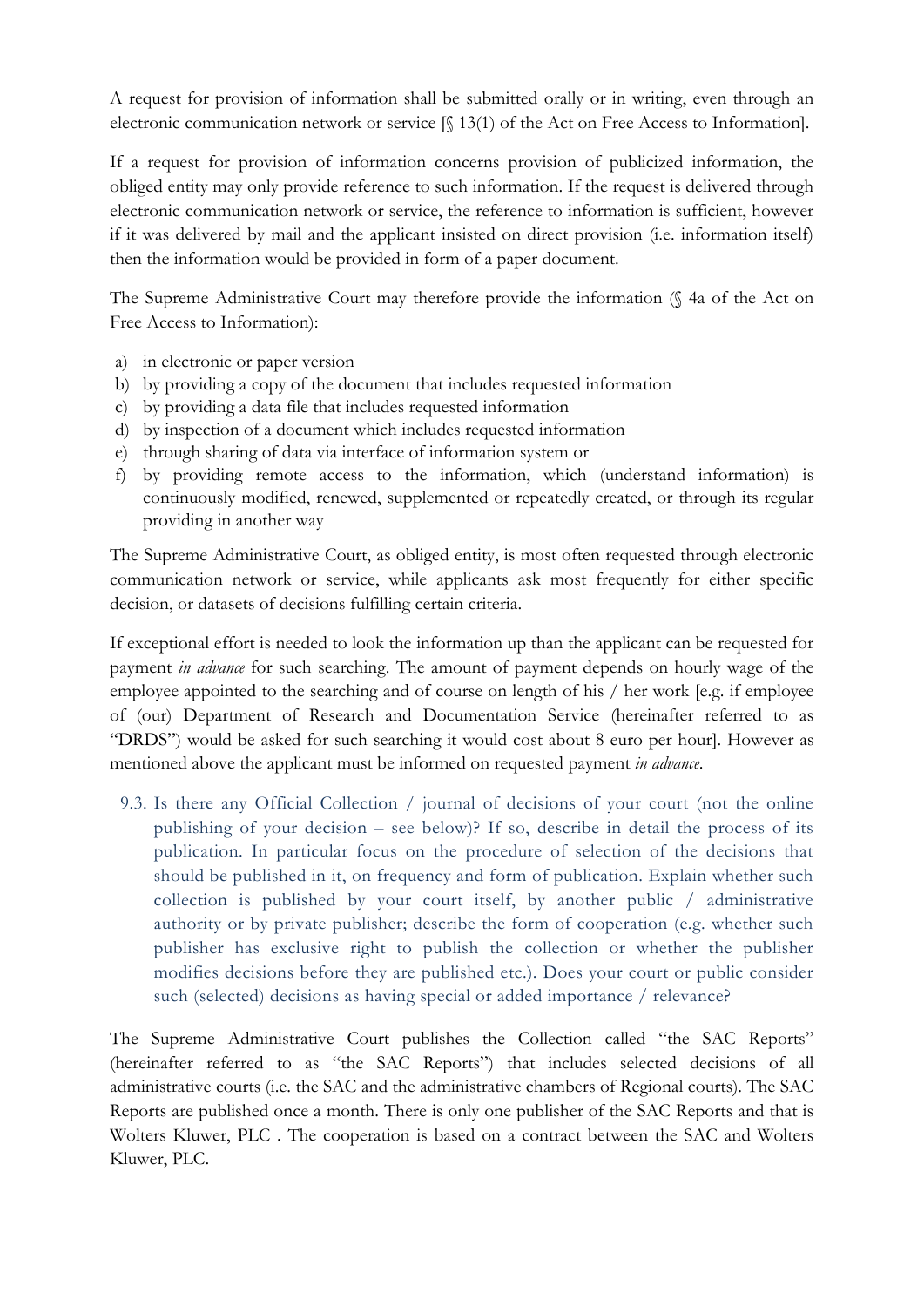The process of selection of judgments to be published in the SAC Reports is following. When the case has been decided the judge-reporter creates its so-called registration sheet of the case-law for the purpose of the internal database. In this registration sheet the judge can either refer to the legal opinion that has been already registered and which he / she took as a base of the decision, or the judge transforms new legal thought (of the case) into so-called "*legal sentence*"[23](#page-14-0).

The DRDS gathers all legal sentences into one data file each month which is consequently put forward to the Editorial Council. The Editorial Council consists of seven judges of the SAC, who choose the most interesting legal sentences. These legal sentences, together with related decisions, are then advanced to further proceeding.

As a next step the employees of DRDS process full texts (e.i. including justifications) of the selected decisions (see below) and the output data file is then (with sufficient time reserve for *comments*) sent to all judges.

Then the plenary meeting consisting of all judges of the SAC is held. The session is moderated by the President of the SAC. Each of the decisions is discussed and consequently there is a vote whether it should be published in the SAC Reports. There are also decisions that do not undergo voting but they are automatically approved (decisions of the extended chamber of the SAC). However the plenary may discuss them.

Regarding the criterions according to which the judges vote for publication we could say that they vary, nevertheless probably the most important is the importance of the decision for the administrative practice. It is not possible to evaluate the inner motivation of individual judges regarding voting aye whichever decision, but the important point is that the SAC Reports serve as a *tool for unification of the case-law* both towards the public and within the SAC itself.

The decisions that have been selected by the plenary are then transformed into new file by an employee of the DRDS and sent to the publisher, who edits the text only from the point of graphic appearance a linguistic correction.

#### 10) Editing and anonymisation of decisions

10.1. Do you make the decisions anonymous before they are published? If so, describe the process of anonymisation. In particular focus on facts like who is assigned to carry out anonymisation, whether there are any internal rules regarding anonymisation (except of general regulations on protection of personal data) and what kinds of information is subject of the anonymisation.

Since all decisions of the SAC are provided to public, all of them must undergo the process of anonymisation. The anonymisation is carried out by administrative employees of the particular (court) chamber after the original decision has been prepared. The Original decision is sent to the parties, while a prepared anonymous version is advanced to a supervisor office worker, who checks the anonymisation up and then publishes it on the website.

The extent of the anonymisation is set by the internal regulation – "Office and file order" in its  $\mathcal{S}$ 39 as follows:

#### **Anonymisation of the published decisions**

(1) The decisions are published on the website in anonymous version.

<span id="page-14-0"></span><sup>&</sup>lt;sup>23</sup> Legal sentence therefore expresses legal opinion pronounced by a court.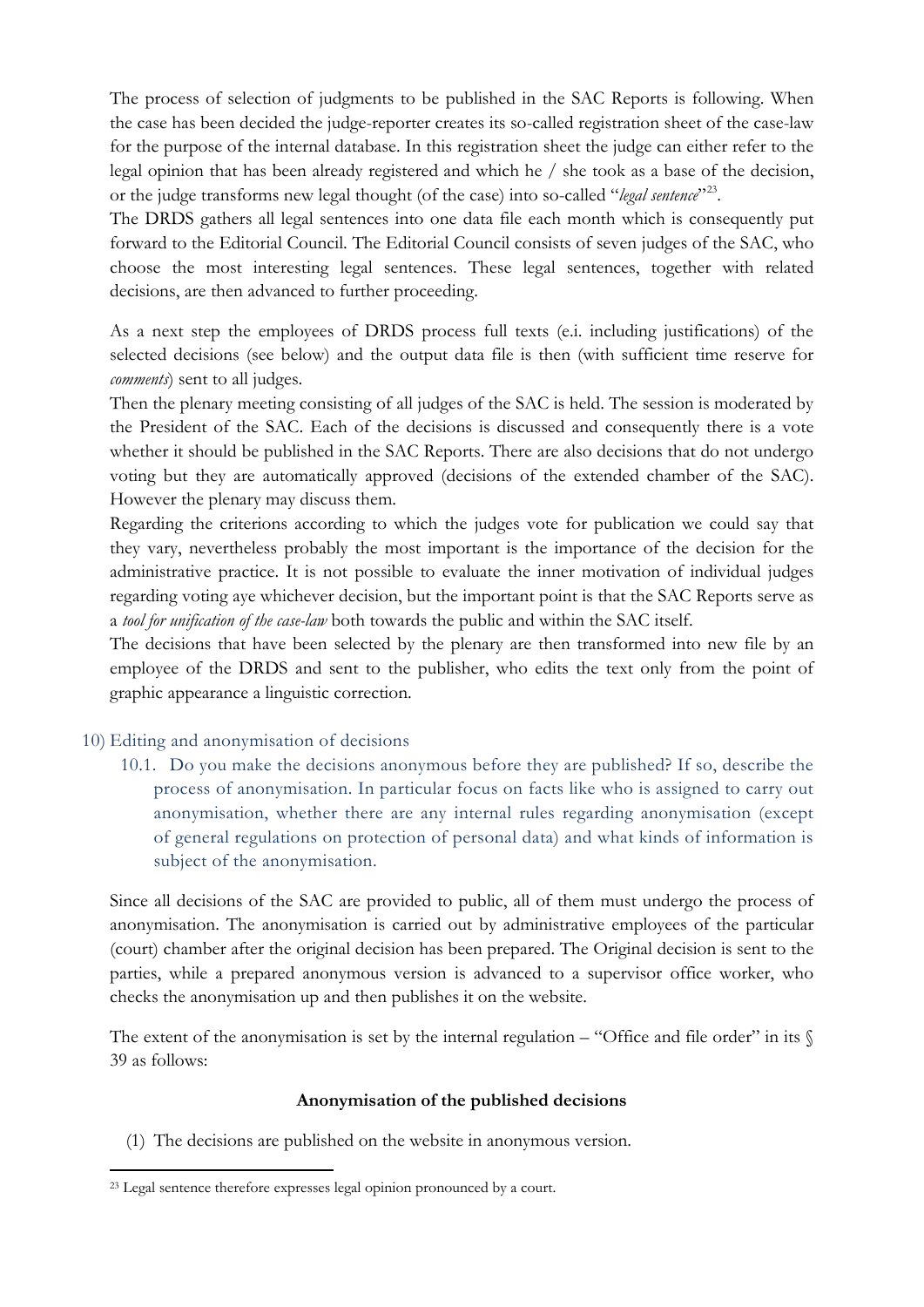- (2) The Anonymisation includes:
- a. regarding natural persons first name, family name, residence, date of birth, birth certificate number, sensitive data according to the Act n. 101/2000 Coll., on the protection of personal data, as well as other data that could lead to identification of a natural person,
- b. classified information and trade secret
- c. other data according to instructions of judge-reporter
- (3) The anonymisation in particular does *not* include:
- a. names of administrative authorities
- b. data related to legal persons of private or public law; first names and family names of the members of their statutory bodies (possibly only data of private character related to such persons are removed),
- c. first names and family names of judges and lay judges *if they are not parties to the proceedings*
- d. first names and family names of *representatives* of the parties and persons participating in the proceeding except for first names and family names of legal representatives and general representatives
- e. first names and family names of attorneys at law, state prosecutors, notaries, bailiffs, expert witnesses, interpreters, tax advisors *if they are not parties to the proceedings* and
- f. trade marks
- 10.2. If there is a change of the rules of anonymisation does it impliy any consequences regarding the previously published decisions (in other words are published decisions retrospectively revised to be in conformity with new rules of anonymisation)?

The current rules of anonymisation are applied since  $1<sup>st</sup>$  January 2012 when the Office and File Order came into force. Since the date there have been only changes in the meaning of the extent of the anonymisation (e.g. it was decided last year that also e-mail address of party / participant, certificate of roadworthiness or number of identity card would be anonymised) and these have no impact on the decisions already published.

Until 31<sup>st</sup> December 2011 the rules were stricter as anonymisation included as well legal persons or trademarks. Regarding previous decisions only those dealing with trademarks were consequently revised in such a way that the trademarks were added.

If any significant change in the rules realized in future it would very likely have no impact on previously published decisions especially with respect of the amount of documents (over 90.000).

10.3. Name any problem that occurred in your country in connection with anonymisation of the court decisions (e. g. different way of anonymisation at the supreme courts, intensive public discourse, impact of de-anonymisation of decisions by media etc.)

Recently the SAC found themselves in an extraordinary position of defendant right in the context of protection of personal data. In compliance with the abovementioned regular procedure the SAC after delivery of the judgment displayed the non-anonymised abridged version on the board of the court (online and physical), subsequently it took it off in this form and after dispatching its written full text the SAC published the full text on its web site but already anonymised.

Certain server that specializes inter alia in collecting judicial decisions had first downloaded the displayed abridged version and after that also the full text of the decision. Subsequently it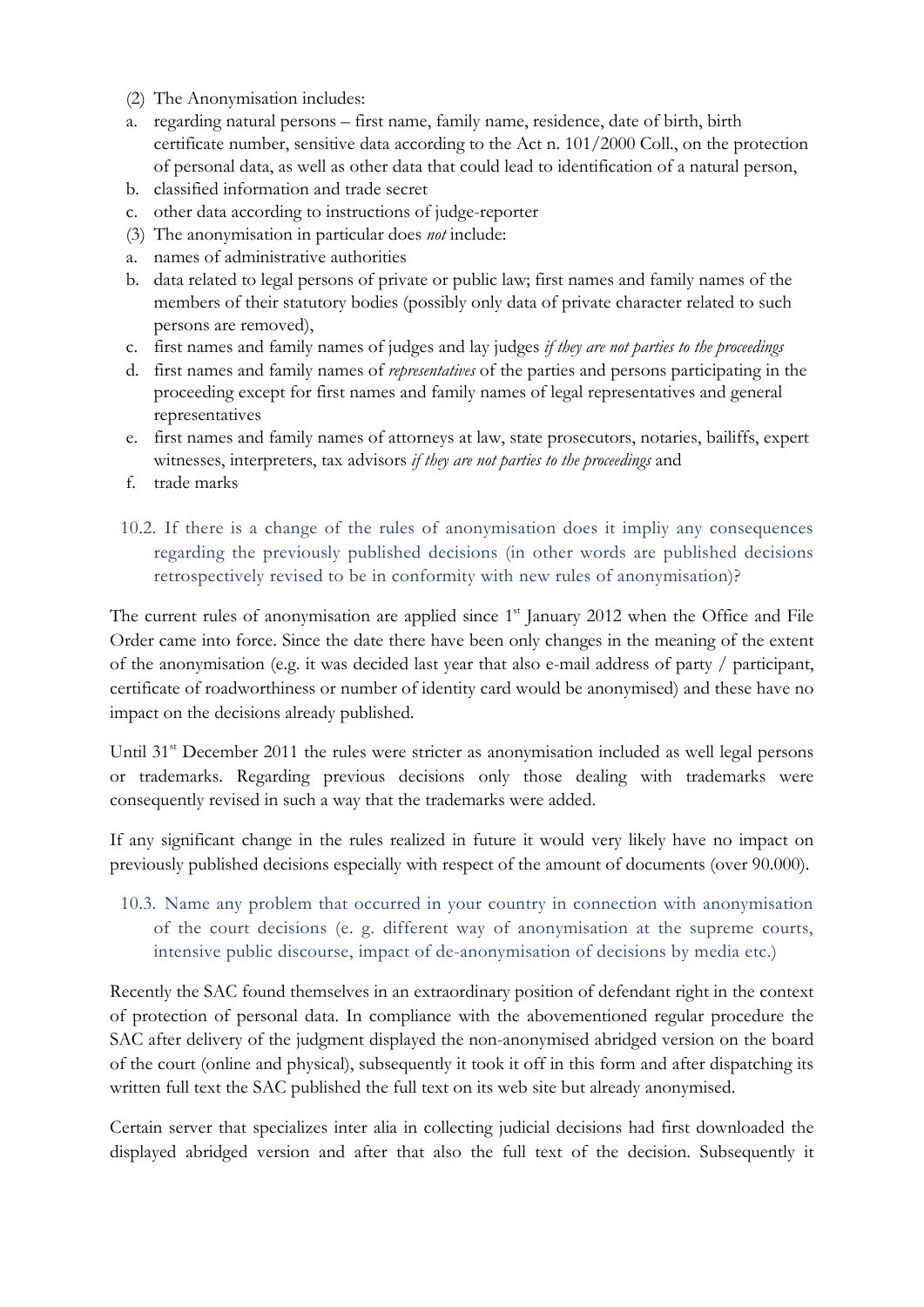published on its web site the full text, which however, contained personal data of the parties to the proceedings from the abridged version.

The parties to the proceedings complained about this practice at SAC, who after figuring out how this had happened, contacted directly the server and this one after the notice has taken the decision off.

Nevertheless the aggravated party insisted that the SAC interfered with their right to protection of personal data, and therefore they brought a lawsuit. The regional court found in favor of the SAC as the error had not come about by our fault or procedure.

10.4. Do you edit decisions designated to publication? If yes, describe please in detail this process. In particular please define who edits, what information is added/deleted (including metadata).

As for the decisions published online the court offices only anonymise them, no other changes are made. Metadata that display with every online search result (e. g. type of decision, date, result of the proceedings etc.) is being entered in the internal database of judgments by the assistant judge or directly by the judge-reporter who is responsible for the evidence of their decisions. From the internal database the metadata are reflected to the external web site at the time of publishing of the full text of the decision.

The decisions published in the printed Court Reports of the SAC are edited by the DRDS according to internal guidelines. A heading is added to the decision. The heading comprises a legal sentence, title relating to the legal sentence (the title must express the area of law subject to the decision) and respective laws (key provisions that relate to the legal sentence, and on which the decision is based). The names of the judges are deleted and the names of the parties are simplified. The cited earlier case law is being listed too.

Example of the heading: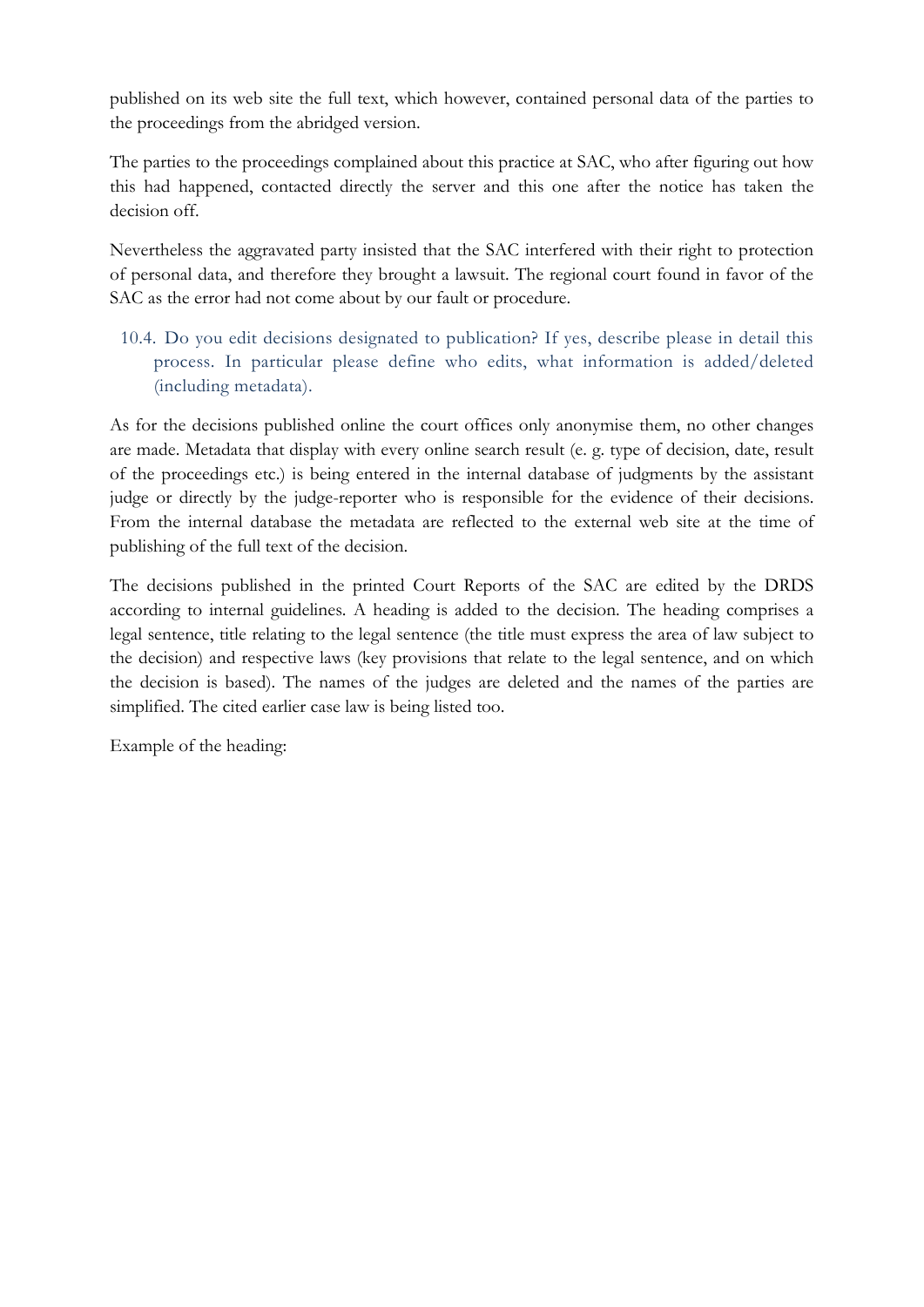Právo na informace: informace o platech zaměstnanců placených z veřejných prostředků

k § 8b zákona č. 106/1999 Sb., o svobodném přístupu k informacím, ve znění zákona č.  $61/2006$  Sb.<sup>\*</sup>)

I. Informace o platech zaměstnanců placených z veřejných prostředků se podle § 8b zákona č. 106/1999 Sb., o svobodném přístupu kinformacím, zásadně poskytují

II. Povinný subjekt neposkytne informace o platu zaměstnance poskytovaném z veřejných prostředků (§ 8b zákona č. 106/1999 Sb., o svobodném přístupu k informacím) jen výjimečně, pokud se tato osoba na podstatě vlastní činnosti povinného subjektu podílí jen nepřímo a nevýznamným způsobem a zároveň nevyvstávají konkrétní pochybnosti o tom, zda v souvislosti s odměňováním této osoby jsou veřejné prostředky vynakládány hospodárně.

(Podle rozsudku rozšířeného senátu Nejvyššího správního soudu ze dne 22. 10. 2014, čj. 8 As 55/2012-62)

Prejudikatura: č. 2099/2010 Sb. NSS, č. 2109/2010 Sb. NSS a č. 2201/2011 Sb. NSS; nálezy Ústavního soudu č. 214/1994 Sb., č. 405/2002 Sb., č. 123/2010 Sb., č. 17/1998 Sb. ÚS (sp. zn. IV. ÚS 154/97), č. 37/2002 Sb. ÚS (sp. zn. III. ÚS 256/01), č. 143/2002 Sb. ÚS (sp. zn. I. ÚS 512/02), č. 10/2003 Sb. ÚS (sp. zn. III. ÚS 671/02), č. 124/2005 Sb. ÚS (sp. zn. I. ÚS 353/04) a č. 223/2010 Sb. ÚS (sp. zn. I. ÚS 517/10); rozsudky Soudního dvora ze dne 6. 10. 1982, CILFIT proti Ministerstvu zdravotnictví (č. 283/81, Recueil, s. 3415), ze dne 20. 5. 2003, Österreichischer Rundfunk a další (C-465/00, C-138/01 a C-139/01, Recueil, s. I-4989), a ze dne 9. 11. 2010, Volker und Markus Schecke a Eifert (C-92/09 a C-93/09, Sb. rozh., s. I-11063).

In the text of the decision the narration is simplified (so it contained only basic facts), and from the reasoning of the deciding court only paragraphs relating to the legal sentence are left, the rest is deleted. Hence in the SAC Reports there are only parts of the selected decisions. The citations of laws are edited according to the internal guidelines in the whole text.

10.5. Has development of the right to be forgotten had any impact regarding the process of anonymisation or publication of your decisions? If not, is it at least taken into account regarding the publication of the court decisions in your country?

We have not had experience with the problem in the Czech Republic so far.

- 11) On-line publishing of the decisions
	- 11.1. Are the decisions of your court accessible online? If so, does it include all decisions or just some part of them (if the second option is true please describe the process of the selection of such decisions).

All decisions of the SAC are available on-line approximately 10 days after their announcement. The law set period of 30 days to draw up a *written* version of decision.

11.2. Describe the way your decisions are published online. In particular please state whether the decisions are published on your website or through other website or online service (e.g. platform administrated by the Ministry of Justice or the Judicial Council etc.). Please add screenshot or link.

All decisions of the SAC and *some* of anonymised decisions of the administrative chambers of the Regional Courts are published directly on the website of the  $SAC - www.nssoud.cz - through$  $SAC - www.nssoud.cz - through$  $SAC - www.nssoud.cz - through$ basic, extended or full form. The decisions may be looked up through the various characteristics

Věc: Jan T. proti Krajskému úřadu Zlínského kraje o poskytnutí informace, o kasační stížnosti žalovaného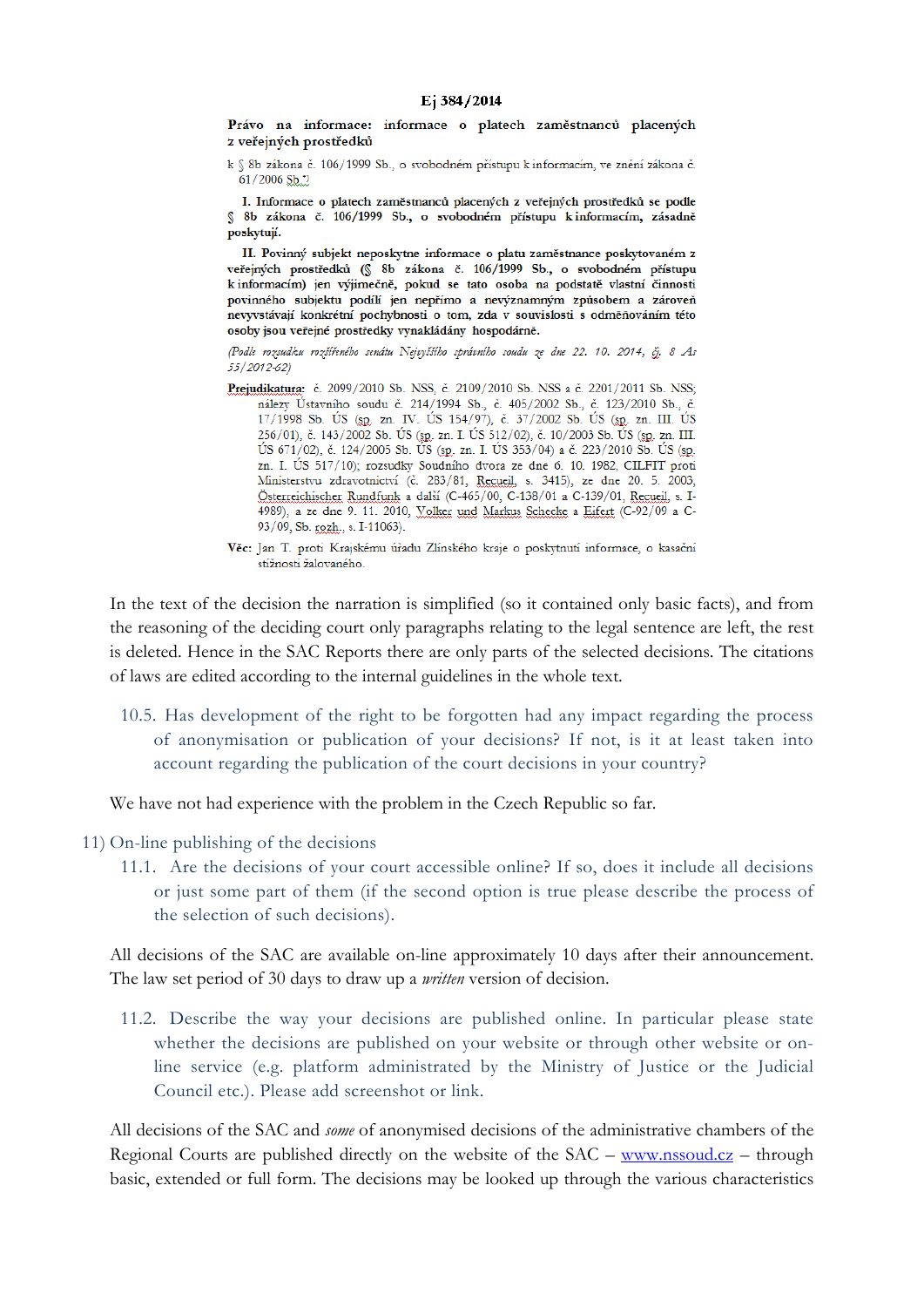(court, date of decision, case number, type of proceeding etc.). The search engine provides full text searching and all published decisions might be referred to through permalink.

11.3. In what formats do you (on-line) provide your decisions? Besides enumeration of formats please state as well whether your court has any systematic policy of open data. Declare whether your court publishes only individual decisions or also datasets[24](#page-18-0) are available to public for further use. If datasets are not available to "wide public", state to whom and under what conditions they are accessible.

The decisions available at the website of the SAC are in "*PDF*" format and through (available) converter they can be transformed to ".doc" format. Decisions are supplemented with timelines of the court proceedings (date of the beginning of the proceeding before the administrative chamber of the Regional Court, date of delivery of the cassation complaint to the SAC etc.). The Supreme Administrative Court does not provide datasets.

- 12) public access to other documents
	- 12.1. Is personal information about your employees published online? Are their curricula available? In what extent, what form (e. g. on the web site of the court) and what information is normally made available (e. g. education, membership, political opinions, family status etc.)? Is this obligatory, can your employees decide on the content and structure of the information about their person? Have you encountered any problems with this issue (e. g. in the Czech Republic intensive discussion about disclosure of information about membership of judges in the Communist Party)? Please, attach a screenshot or link for illustration.

The SAC publishes on its web site only brief profiles of the judges in office. These contain a photo of the judge, year of birth, legal education and an overview of work experience. The profile is about 100 words long and it is available in Czech, English and German language. The judges create the text of the profile themselves.

Example of the profile:

<span id="page-18-0"></span> <sup>24</sup> Datasets – large file having character of database.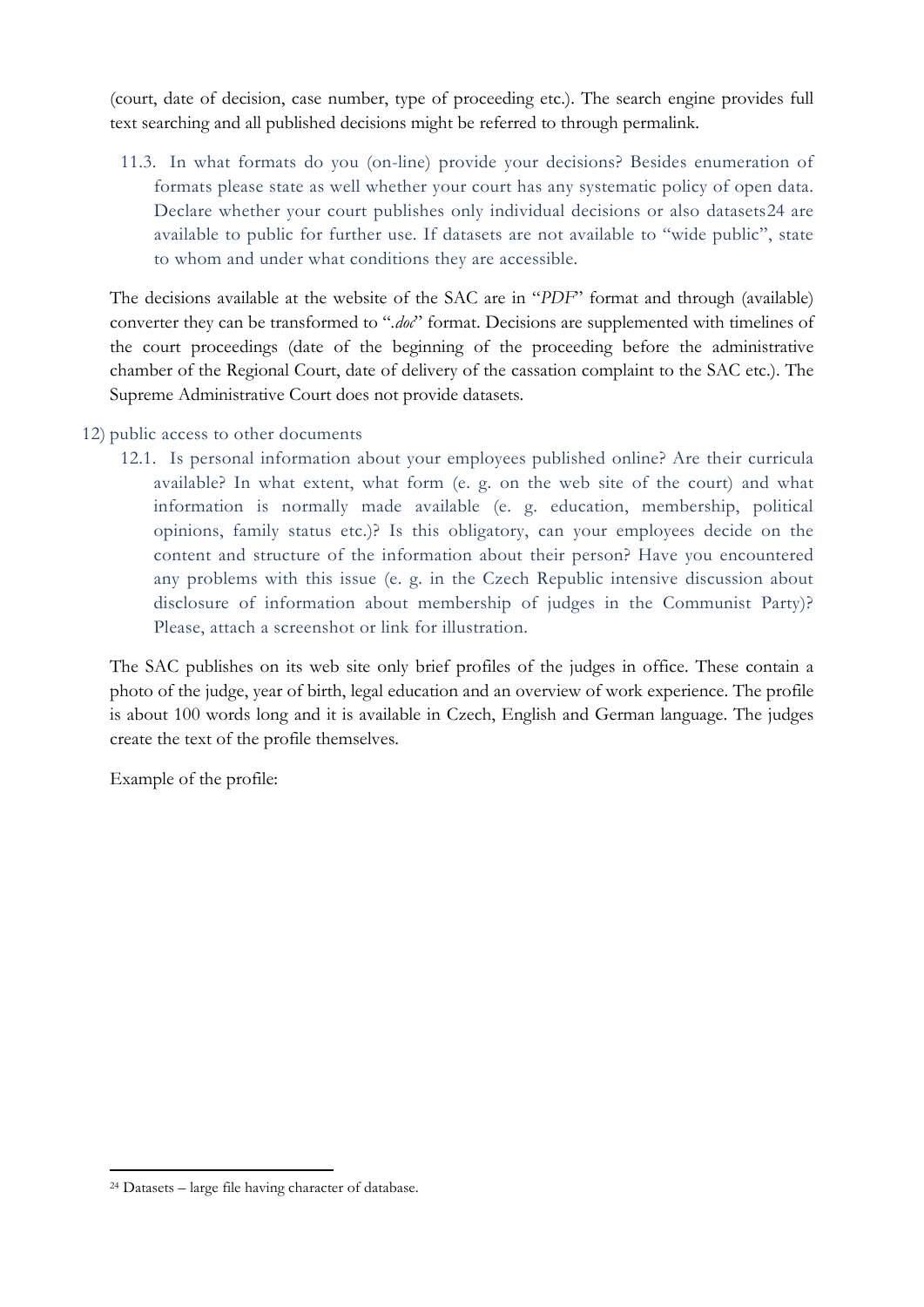#### JUDR. JAN M. PASSER, PH.D., LL.M. (\* 1974)



He holds a law degree from the Faculty of Law, Charles University, Praha and a Master of European Law degree (LL.M) from Stockholm University. From 2001 until 2005 he served as a judge of the Circuit Court for Praha 2. From September 2004 till August 2005 he was temporarily assigned to the Supreme Administrative Court, thereafter (in September 2005) he became one of its permanent judges. From 2001 till 2003 he was active as an external lecturer at the Faculty of Social Science, Charles University, Praha, and currently, he is an external lecturer at the Faculty of Law, Masaryk University, Brno, and at the Judicial Academy, both in the area of European law. He has completed several long-term work and study stays abroad. Furthermore, he represents the SAC in the EU Forum of Judges for the Environment (EUFJE) and belongs among the founding members of the Czech Society for European and Comparative Law. Finally, he has authored several articles and co-authored a monography.

The SAC itself has not encountered any problems or disagreement with publishing information about its judges. Six years ago in the Czech Republic, however, there was a dispute, whether the courts are obliged to disclose who of their judges had been members of the Communist Party. The regional court and the SAC had ruled that data on membership were confidential and it was not possible to disclose them neither on the basis of the Act on Free Access to Information. The Constitutional Court nevertheless overruled the judgments and decided that the right to information about partisan past of judges prevails over the interest in protection of these personal data; therefore it ordered the courts provided this information.

12.2. What other documents from the court file, except decisions, are made available on your court´s web site (e. g. dissents, submissions of advocates general, submissions of the parties, record of voting of judges on the bench etc.)? Please describe how these documents are disclosed, where and in what form (e. g. on the web site of the court through search form, in the form of open data etc.) If in the form of open data please attach a link to the respective dataset.

The SAC publishes only decisions, no other parts of a court file are publicly accessible.

Members of the chamber can present their dissents only in electoral cases and in decisions of the extended chamber (specialized chamber of 7 judges whose task is to ensure unity of judicial decision-making). As it was mentioned above decisions of the SAC are available at the web site of the SAC in PDF format with the link to a converter to .doc format.

12.3. Can your employees / judges publicly comment decisions of their own or of their colleagues? If so, in what way this usually happens (e. g. articles in legal journals, public discussions on judicial decision-making organized by the respective court)?